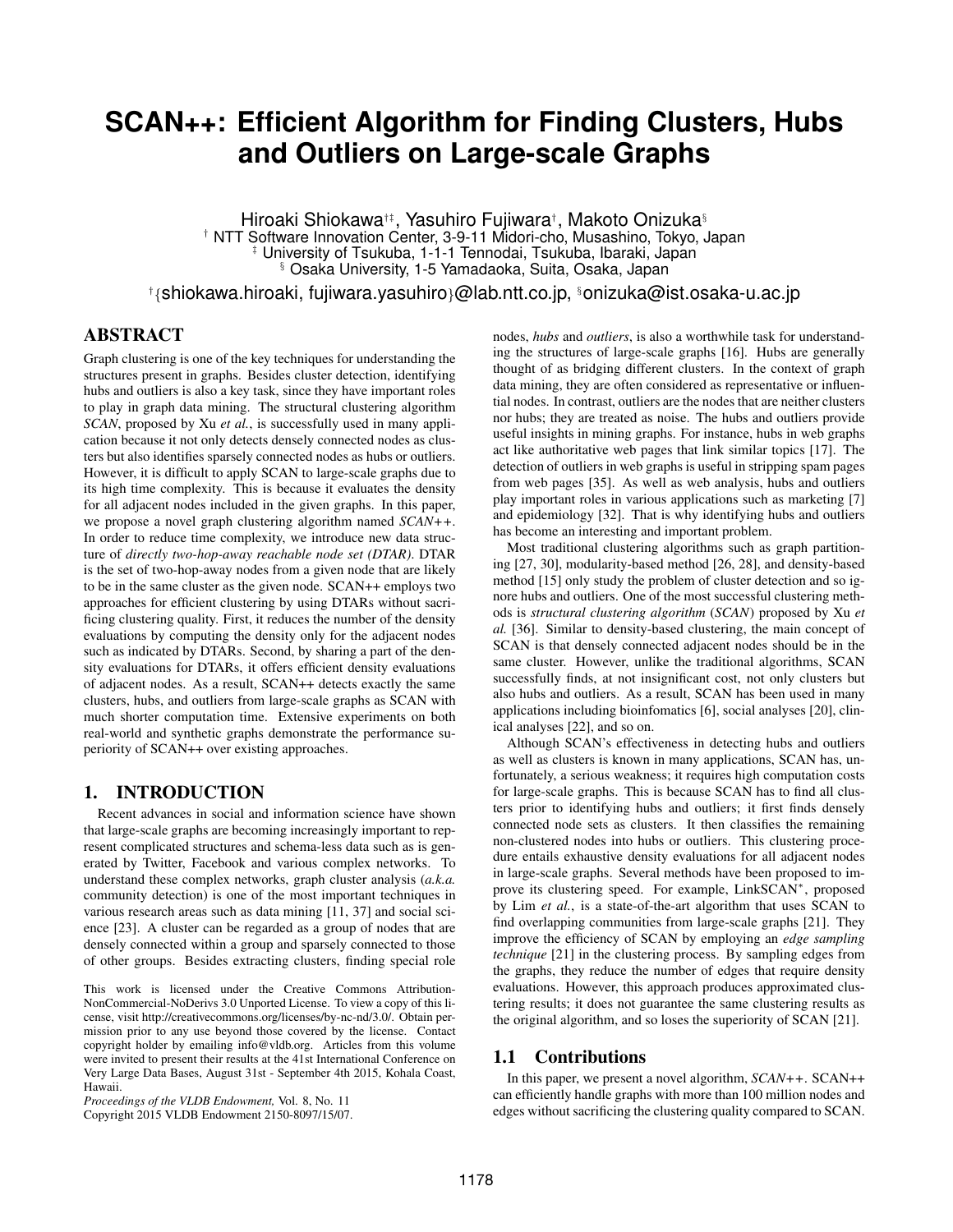SCAN++ is based on the property of real-world graphs; realworld graphs such as web graphs have high scores of *clustering coefficients* [34]. The clustering coefficient of a node is a measure of node density. If a node and its neighbor nodes approach a complete graph (*a.k.a.* a clique), the score of clustering coefficient becomes high. That is, a node and its two-hop-away node especially in real-world graphs are expected to share large parts of their neighborhoods. Based on this property, SCAN++ prunes the density evaluation for the nodes that are shared between a node and its two-hop-away node. Specifically, SCAN++ employs the following techniques: (1) it uses a new data structure, *directly two-hop-away reachable node set (DTAR)*, the set of nodes that are two hops away from a given node, (2) it reduces the cost of clustering by avoiding unnecessary density evaluations if the nodes are not included in DTARs, and (3) its density evaluation is efficient since DTAR allows the reusing of density evaluation results. After identifying clusters, SCAN++ classifies the remaining nodes, which do not belong to clusters, as hubs or outliers. Instead of the exhaustive computation performed by the original algorithm, SCAN++ can find clusters in an efficient manner in large-scale real-world graphs.

SCAN++ has the following attractive characteristics:

- Efficient: SCAN++ achieves higher clustering speeds than SCAN as well as the edge sampling technique of LinkSCAN<sup>∗</sup> (Section 5.1.1). Although SCAN significantly increases its clustering time as the number of edges increases, SCAN++ has near-linear clustering time against the number of edges (Section 5.2.2).
- Exact: SCAN++ theoretically guarantees the same clustering results as SCAN, even though it drops unnecessary density evaluations (Section 4.3 and 5.1.4).
- Effective: As described above, real-world graphs have high scores in terms of clustering coefficients. SCAN++ offers efficient clustering for large-scale real-world graphs that exhibit high clustering coefficients (Section 5.2.1).

To the best of our knowledge, SCAN++ is the first solution to achieve both high efficiency and clustering results guarantees at the same time. Our experiments confirm that SCAN++ computes clusters, hubs and outliers 20.4 times faster than SCAN on average without sacrificing the clustering quality. Even though SCAN is effective in enhancing application quality, it has been difficult to apply to large-scale graphs due to its performance limitation. However, by providing a sophisticated approach that suits the identification of clusters, hubs, and outliers, SCAN++ will help to improve the effectiveness of a wider range of applications.

The remainder of this paper is organized as follows. Section 2 describes the background of this work. Section 3 and 4 introduce the main ideas of SCAN++ and their theoretical assessment, respectively. Section 5 reviews the results of our experiments. Section 6 shows related work. Section 7 provides our brief conclusion.

# 2. PRELIMINARY

In this section, we formally define the notations and introduce the background of this paper. Let  $\mathbb{G} = \{ \mathbb{V}, \mathbb{E} \}$  be an unweighted and undirected graph, where  $V$  and  $E$  are a set of nodes and edges, respectively. We assume graphs are undirected and unweighted only to simplify the representations. Other types of graphs such as directed and weighted, can be handled with only slight modifications. Table 1 lists the main symbols and their definitions.

We briefly review the original algorithm SCAN proposed by Xu *et al.* [36]. SCAN is one of the most popular graph clustering methods; it successfully detects not only clusters C but also hubs H and outliers O unlike traditional methods. SCAN extracts clusters

Table 1: Definition of main symbols.

| Symbol                                 | Definition                                                       |
|----------------------------------------|------------------------------------------------------------------|
| $\epsilon$                             | Threshold of the structural similarity, $0 \leq \epsilon \leq 1$ |
| $\mu$                                  | Minimal number of nodes in a cluster                             |
| $c_u$                                  | Cluster ID of the cluster to which node $u$ belongs              |
| $\overline{\mathbb{G}}$                | Given graph                                                      |
| $\mathbb {V}$                          | Set of nodes in G                                                |
| $\overline{\mathbb{E}}$                | Set of edges in G                                                |
| $\overline{\mathbb{C}}$                | Set of clusters in G                                             |
| H                                      | Set of hubs in $\mathbb H$                                       |
| $\circledcirc$                         | Set of outliers in G                                             |
| $\mathbb{P}$                           | Set of pivots in G                                               |
| $\mathbb B$                            | Set of bridges in G                                              |
| $\mathbb{N}[u]$                        | Set of nodes in the structure neighborhoods of node $u$          |
| $\mathbb{N}_{\epsilon}[u]$             | Set of nodes in the $\epsilon$ -neighborhoods of node u          |
| $\mathbb{D}[u]$                        | Set of directly structure-reachable nodes of node $u$            |
| $\mathbb{C}[u]$                        | Set of nodes that belong to the same cluster as node $u$         |
| $\mathbb{T}[u]$                        | Set of nodes in the DTAR of node $u$                             |
| $\overline{\mathbb{T}_u}$              | Set of nodes in the converged DTAR of node $u$                   |
| $\mathbb{L}[u]$                        | Set of nodes in the local cluster of node $u$                    |
| $\overline{\mathbb{V}_{\mathbb{T}_u}}$ | Set of candidate nodes of clusters derived from $\mathbb{T}_u$   |
| $\mathbb{P}_{\epsilon}[b]$             | Set of pivots in the $\epsilon$ -neighborhood pivots of bridge b |
|                                        | Number of nodes or edges included in a given set                 |
| $\sigma(u,v)$                          | Structural similarity between node $u$ and $v$                   |

as sets of nodes that have dense internal connections; it identifies the other non-clustered nodes (*i.e.* nodes that belong to none of the clusters) as hubs or outliers. Thus, prior to identifying hubs and outliers, it finds all clusters in a given graph.

In order to find clusters, SCAN first detects a special node, called *core*. Core is a node that has a lot of neighbor nodes with highly dense connections; the core is regarded as the seed of a cluster. SCAN uses the *structural neighborhood* [36] to evaluate density. The structural neighborhood of a node is a node set composed of the node itself and all its adjacent nodes.

DEFINITION 1 (STRUCTURAL NEIGHBORHOOD). *The definition of structural neighborhood of node u, denoted by*  $\mathbb{N}[u]$ *, is given by*  $\mathbb{N}[u] = \{v \in \mathbb{V} : (u, v) \in \mathbb{E}\} \cup \{u\}.$ 

The density of adjacent nodes is computed by the common nodes in the structural neighborhoods. SCAN measures the number of common nodes in two structural neighborhoods normalized by the geometric mean of their structural neighborhood sizes. This measurement is called *structural similarity* and is defined as follows:

DEFINITION 2 (STRUCTURAL SIMILARITY). *The structural similarity between node* u *and* v, *denoted by*  $\sigma(u, v)$ *, is defined as*  $\sigma(u, v) = |\mathbb{N}[u] \cap \mathbb{N}[v]| / \sqrt{|\mathbb{N}[u]||\mathbb{N}[v]}.$ 

The structural similarity is a score varying from 0 to 1 that indicates the scale of matching degree of structural neighborhoods. When adjacent nodes share many members of their structural neighborhoods, their structural similarity becomes large.

From Definition 2, SCAN detects the core by evaluating structural similarities for all neighborhoods. In order to specify core metrics, SCAN requires two user-specified parameters. First is the minimum score of the structural similarity to neighbor nodes, denoted by  $\epsilon$ . Second is the minimum number of neighborhoods, denoted by  $\mu$ , all of whose structural similarities exceed  $\epsilon$ . SCAN regards a node as core when it has at least  $\mu$  neighbors with structural similarities greater than  $\epsilon$ :

**DEFINITION** 3 (CORE). *Node* u is core iff  $|\mathbb{N}_{\epsilon}[u]| > \mu$ , where  $\mathbb{N}_{\epsilon}$ *, called*  $\epsilon$ *-neighborhood, is*  $\mathbb{N}_{\epsilon}[u] = \{v \in \mathbb{N}[u] : \sigma(u, v) \geq \epsilon\}.$ 

Once SCAN finds core, SCAN expands a cluster from the core. Specifically, nodes included in the  $\epsilon$ -neighborhood of the core are assigned to the same cluster as the core. The  $\epsilon$ -neighborhood nodes of core node u are called *directly structure-reachable nodes*, denoted by  $\mathbb{D}[u]$  (*e.g.* in Figure 1(a),  $\mathbb{D}[u_0] = \{u_0, u_1, u_5, u_6\}$  since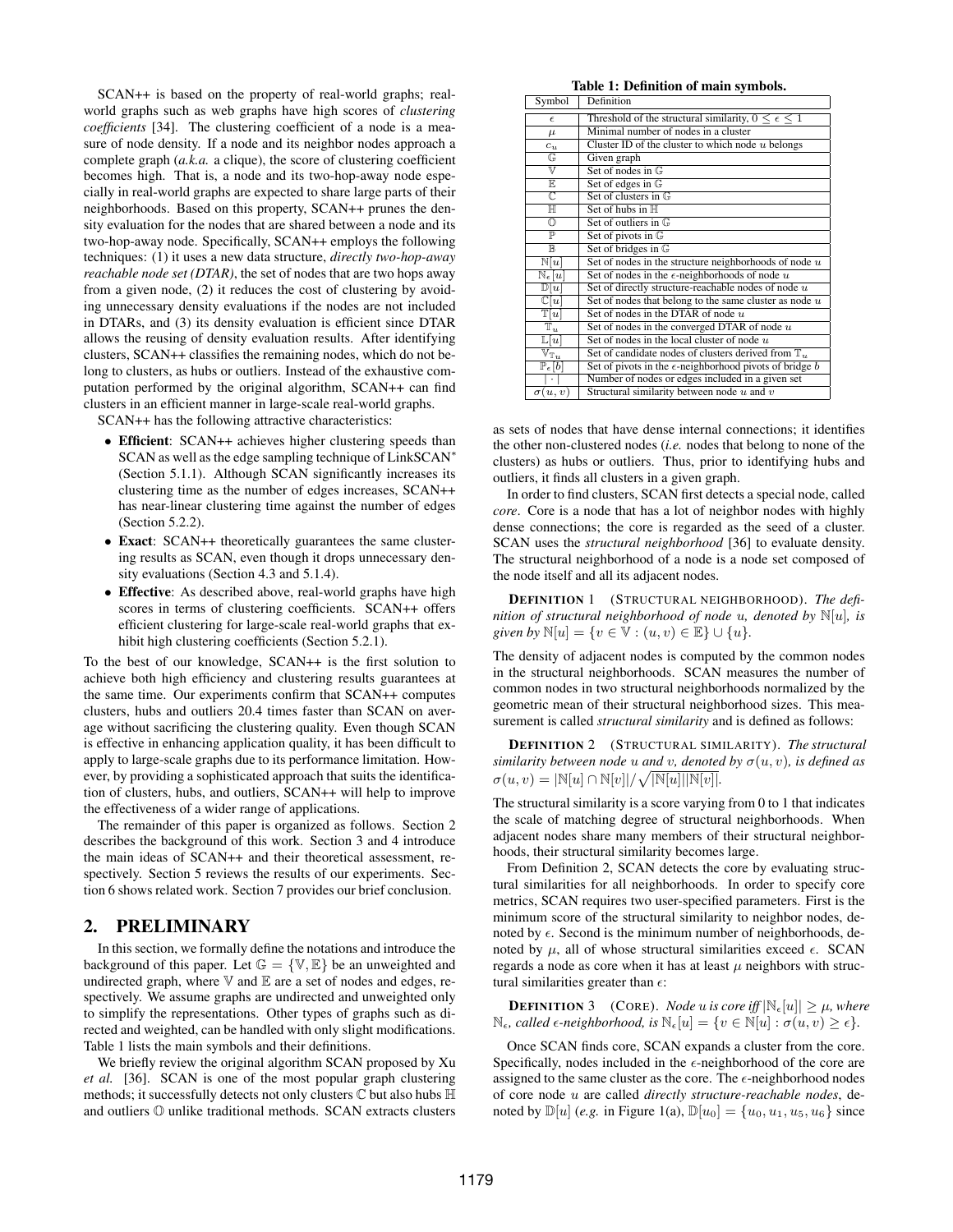$u_0$  is core.) When node u is core and  $\mathbb{D}[u] \neq \emptyset$ , SCAN assigns all nodes in  $\mathbb{D}[u]$  to the same cluster as node u.

SCAN recursively expands the cluster by checking whether each node, which is included in the cluster, satisfies core condition defined by Definition 3 or not. Specifically, if  $(1)$  node v is included in  $\mathbb{D}[u]$  and (2) node v is core, SCAN assigns nodes in  $\mathbb{D}[v]$  to the same cluster as node  $u$ . These directly structure-reachable nodes (*i.e.*  $\mathbb{D}[v]$ ) are expanded from a member node of the cluster (*i.e.*  $\mathbb{D}[u]$ . These expanded directly structure-reachable nodes  $\mathbb{D}[v]$  are called *structure-reachable nodes* of node u. If node  $v \in D[u]$  is *not* core, it does not expand the cluster from node v. All nodes in a cluster, except the core node, are called *border* nodes. SCAN recursively finds cores and expands the clusters from the cores until there are no undiscovered cores in the structure-reachable nodes of node u. After completion of cluster expansion, SCAN obtains the structure-reachable nodes of node  $u$ , which are composed of cores and borders. The original algorithm determines the obtained nodes as being in the same cluster as node  $u$ . Formally, the cluster that has node  $u$  is defined as follows:

DEFINITION 4 (CLUSTER). *The cluster by node* u*, denoted by*  $\mathbb{C}[u]$ *, is defined as*  $\mathbb{C}[u] = \{w \in \mathbb{D}[v] : v \in \mathbb{C}[u]\}$ *, where*  $\mathbb{C}[u]$ *is initially set to*  $\mathbb{C}[u] = \{u\}.$ 

After termination of cluster expansion, SCAN randomly selects a new node from the nodes that have yet to be checked. SCAN continues this procedure until there are no undiscovered cores.

Finally, SCAN identifies non-clustered nodes (*i.e.* nodes that belong to no cluster) as hubs or outliers.

DEFINITION 5 (HUB AND OUTLIER). *Assume node* u *does not belong to any cluster.*  $u \in \mathbb{H}$  *iff node* v *and* w *exist in*  $\mathbb{N}[u]$ *such that*  $\mathbb{C}[v] \neq \mathbb{C}[w]$ *. Otherwise*  $u \in \mathbb{O}$ *.* 

Note that, as described in the literature [36], Definition 5 is flexible enough for practical application. For example, it may be more appropriate than Definition 5 for some applications to determine a non-clustered node with extremely high degree as a hub. This point should be discussed in future when we consider actual applications.

As a result, SCAN finds all clusters, hubs, and outliers in a graph. However, despite its effectiveness in finding the hidden structure of graphs, it is difficult to apply SCAN to large-scale graphs since it requires high time complexity. This is because the clustering procedure entails exhaustive similarity evaluations for all adjacent nodes in the given graph; Thus, if  $\mathbb{V} = \{u_1, u_2, \dots, u_{|\mathbb{V}|}\}\$ , the running cost of SCAN is of the order of  $O(|\mathbb{N}[u_1]| + |\mathbb{N}[u_2]| +$  $\cdots$  +  $\mathbb{N}[u_{|\mathbb{V}|}]$ ) =  $O(|\mathbb{E}|)$ . In addition to the cost of clustering, each structural similarity computation (*e.g.*  $\sigma(u, v)$ ) takes at least  $O(\min(|\mathbb{N}[u]|, |\mathbb{N}[v]|))$  time since the computation of structural similarity defined in Definition 2 enumerates all common nodes between  $\mathbb{N}[u]$  and  $\mathbb{N}[v]$ . Therefore, the total running cost of SCAN is  $O(\min(|\mathbb{N}[u]|, |\mathbb{N}[v]|)|\mathbb{E}|)$ . The average and the largest size of degree are  $|\mathbb{E}|/|\mathbb{V}|$  and  $|\mathbb{V}|$ , respectively. Hence, the average and the worst running cost of SCAN are given by  $O(|\mathbb{E}|^2/|\mathbb{V}|)$  and  $O(|V|^3)$ , respectively. Also, SCAN needs to hold the structural similarity scores of all adjacent nodes in E and the cluster IDs of all nodes. Thus, the space complexity of the entire clustering task of SCAN is  $O(|\mathbb{E}| + |\mathbb{V}|)$ .

# 3. PROPOSED METHOD: SCAN++

Our goal is to find exactly the same clusters, hubs, and outliers as SCAN from large-scale graphs within short computation time. In this section, we present details of our proposal, SCAN++. We first overview the ideas underlying SCAN++ and then give a full description of the graph clustering algorithm.

# 3.1 Overview of SCAN++

In order to efficiently find exactly same clusters as SCAN, we use an observation of real-world graphs: *if node* u *is two hops away from node* v*, their structural neighborhoods,* N[u] *and* N[v]*, are likely to share large portion of nodes*. This observation is based on a well-known property of real-world graphs: *real-world graphs are expected to have high clustering coefficients* [34]. For nodes that have high clustering coefficients, the topology among a node and its neighboring nodes is likely to be a clique [34]. Thus, nodes  $u$  and  $v$  are expected to share most of their neighborhoods if they are two hops apart. For example, in a social network, if a user and friends of his/her friends are in the same community, they are likely to share a lot of common friends even if they do not have direct friendships with each other.

In order to reduce the computation costs, SCAN++ uses a new data structure based on the observation, called *directly two-hopaway reachable node set* (*DTAR* for short), instead of the directly structure-reachable nodes of SCAN. Intuitively, DTAR is a set of nodes such that (1) it includes two-hop-away nodes from a given node, and (2) the nodes in DTAR are likely to be lie in the same cluster of the given node. By selecting two-hop-away nodes from the given node, we share the computation of clustering among the given nodes and nodes in DTAR. By using DTAR, we consider two approaches to defeating the exhaustive computation of SCAN. First approach is the *two-phase clustering*. In this method, we reduce the number of similarity computations for clustering without sacrificing the quality of clusters. Specifically, the method first roughly detects subsets of clusters by computing structural similarity only for the pairs of the pivot in DTAR and its adjacent node. It then refines the subsets of clusters to find exactly the same clusters as SCAN. The exactness of clustering results is proved in Section 4.3. The second approach is the *similarity sharing*. In this method, we reduce the computation cost for each similarity computation from  $O(|E|/|\mathbb{V}|)$  by sharing the scores of each similarity computation. We give a detailed definition of DTAR in Section 3.2. Also, we discuss the details of the two-phase clustering method and similarity sharing method in Section 3.3 and 3.4, respectively.

In the following sections, we present our method by using the running example in Figure 1 where  $\epsilon = 0.6$  and  $\mu = 3$ .

## 3.2 Directly Two-hop-away Reachable (DTAR)

We introduce the data structure called DTAR. DTAR is a set of nodes that (1) it includes two-hop-away nodes from a given node, and (2) the nodes in DTAR are likely to lie in the same cluster as the given node. The formal definition of DTAR is as follows:

DEFINITION 6 (DIRECTLY TWO-HOP-AWAY REACHABLE). *The definition of DTAR of node u, denoted by*  $\mathbb{T}[u]$ *, is given by*  $\mathbb{T}[u] = \{v \in \mathbb{V} : v \notin \mathbb{N}_{\epsilon}[u] \text{ and } \mathbb{N}_{\epsilon}[u] \cap \mathbb{N}[v] \neq \emptyset\}.$ 

In addition, we define two classes of nodes as follows:

DEFINITION 7 (PIVOT AND BRIDGE). *Let* T[u] *be DTAR of node* u*, node* u *is a pivot if it acts the starting point of DTAR*  $\mathbb{T}[u]$ *. Also, non-pivot nodes in the*  $\epsilon$ *-neighborhoods of a pivot (i.e.*  $\mathbb{N}_{\epsilon}[u]\setminus\{u\}$  *for pivot*  $u$ *) are referred to as bridges.* 

Figure 1(a) shows an example of DTAR of  $u_0$ . In this example,  $u_0$  is a pivot, and  $u_1, u_5$  and  $u_6$  are bridges since  $\mathbb{N}_{\epsilon}[u_0]\setminus\{u_0\}$  =  $\{u_1, u_5, u_6\}$ . Clearly,  $u_2, u_4 \notin \mathbb{N}_{\epsilon}[u_0], \mathbb{N}_{\epsilon}[u_0] \cap \mathbb{N}[u_2] \neq \emptyset$ , and  $\mathbb{N}_{\epsilon}[u_0] \cap \mathbb{N}[u_4] \neq \emptyset$ . Thus,  $\mathbb{T}[u_0] = \{u_2, u_4\}.$ 

Similar to the directly structure-reachable nodes, DTAR is recursively expanded by selecting a new pivot. Let nodes u and  $\mathbb{T}[u]$  be a pivot and a DTAR of node u, respectively; SCAN++ selects node  $v \in \mathbb{T}[u]$  as a new pivot and then assigns all nodes in  $\mathbb{T}[v]$  to a new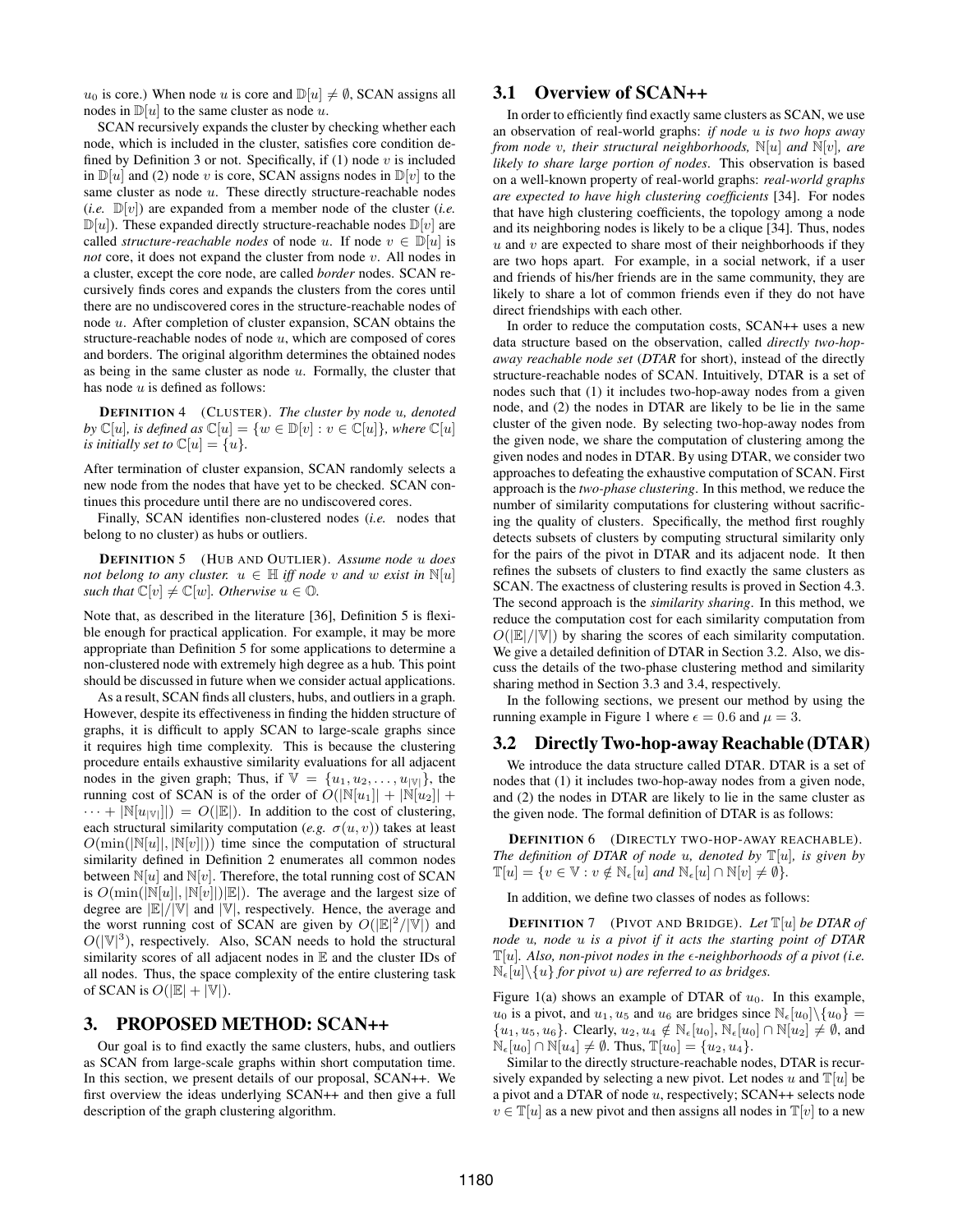

(a) Output of computing DTAR for  $u_0$ 

(b) Output of computing converged TAR for  $u_0$ 

(c) Output of the local clustering phase

Figure 1: Running example ( $\epsilon = 0.6$ ,  $\mu = 3$ ). *Black and gray nodes denote pivots and DTARs of the pivots, respectively. Nodes circled by grayed area and circled by dotted line denote bridges and the local clusters of the pivots, respectively. Real number of the edge between*  $u_i$  *and*  $u_j$  *denotes the score of*  $\sigma(u_i, u_j)$  *and bold lines denote*  $\sigma(u_i, u_j) \geq \epsilon$ .

DTAR expanded from  $\mathbb{T}[u]$ . This DTAR,  $\mathbb{T}[v]$ , expanded from a new pivot in T[u], is called the *two-hop-away reachable node set* (*TAR* for short). Our proposal recursively finds new pivots and expands DTARs from the pivots until there are no undiscovered pivots and bridges. After the expansions terminate, SCAN++ obtains a converged TAR rooted at a given node. Formally, the converged TAR, which is rooted at node  $u$ , is defined as follows:

DEFINITION 8 (CONVERGED TAR). *The converged TAR of pivot* u, denoted by  $\mathbb{T}_u$ , is defined as  $\mathbb{T}_u = \{w \in \mathbb{T}[v] : v \in$  $\mathbb{T}_u$  *and* w *is not bridge*}, where  $\mathbb{T}_u$  *is initially set to*  $\mathbb{T}_u = \{u\}.$ 

Figure 1(b) shows an example of converged TAR of  $u_0$ . Since  $\mathbb{T}[u_0] = \{u_2, u_4\}$ , our method expands TAR of  $u_0$  from  $u_2$  and  $u_4$  by selecting  $u_2$  and  $u_4$  as new pivots. Since  $\mathbb{T}[u_2]$  and  $\mathbb{T}[u_4]$ have no undiscovered nodes, our method stops the expansion and obtains converged TAR  $\mathbb{T}_{u_0} = \{u_0, u_2, u_4\}.$ 

# 3.3 Two-phase Clustering

SCAN++ detects the clusters by constructing converged TARs and running the two-phase clustering method simultaneously. The two-phase clustering method allows us to efficiently find clusters while matching the exactness of the SCAN results. In this section, we formally introduce this two-phase clustering method.

We overview the two-phase clustering below. The two-phase clustering consists of (1) *local clustering phase* and (2) *cluster refinement phase*. In the local clustering phase, SCAN++ roughly clusters the given graph, and identifies local clusters for each converged TAR. In our algorithm, local clusters are obtained from a converged TAR. The local clusters act as a subset of clusters that are potentially included in the converged TAR. After finding the local clusters, SCAN++ obtains clusters by merging the local clusters in the cluster refinement phase. This refinement phase enables SCAN++ to produce exactly same clustering results as SCAN but with much shorter computation time. We detail each phase does in the following sections.

#### *3.3.1 Local clustering phase*

At the beginning of clustering, SCAN++ finds a converged TAR in Definition 8 and then extracts local clusters from the converged TAR, in the bottom-up clustering manner. By finding local clusters, SCAN++ captures the rough cluster structures of the given graph. The formal definition of the local cluster is given as follows:

DEFINITION 9 (LOCAL CLUSTER). *Let node* u *be a pivot. If*  $|\mathbb{N}_{\epsilon}[u]| \geq \mu$ , the definition of the local cluster of node u, denoted *by*  $\mathbb{L}[u]$ *, is given by*  $\mathbb{L}[u] = \mathbb{N}_{\epsilon}[u]$ *. Otherwise,*  $\mathbb{L}[u] = \{u\}$ *.* 

For instance, the nodes circled by the dotted line in Figure 1(b) show an example of local clusters of the converged TAR  $\mathbb{T}_{u_0}$ . Since pivots  $u_0$ ,  $u_2$  and  $u_4$  in  $\mathbb{T}_{u_0}$  are cores, we have local clusters  $\mathbb{L}[u_0] =$  ${u_0, u_1, u_5, u_6}$ ,  $\mathbb{L}[u_2] = {u_1, u_2, u_6}$ , and  $\mathbb{L}[u_4] = {u_4, u_5, u_6}$ . Note that each local cluster in a converged TAR is connected to the

other local clusters via bridges. The goal of this phase is to enumerate all local clusters for each pivot in each converged TAR.

Concrete details of the procedure of the local clustering phase are as follows: First, SCAN++ selects arbitrary node  $u \in V$  as a pivot of a DTAR. Next, SCAN++ evaluates the structural similarity defined in Definition 2 for the pivot and its adjacent node that are included in  $\mathbb{N}[u]$ . By applying Definition 3, SCAN++ then checks whether node  $u$  satisfies the requirement of core or not; if  $|\mathbb{N}_{\epsilon}[u]| > \mu$ , then node u is core. Thus SCAN++ assigns all nodes in  $\mathbb{N}_{\epsilon}[u]$  to  $\mathbb{L}[u]$  to the local cluster of node u by applying Definition 9. Otherwise, it only assigns node u to  $\mathbb{L}[u]$ . Then, SCAN++ obtains the DTAR rooted from node  $u$  and selects a new pivot from  $\mathbb{T}[u]$ . SCAN++ recursively continues this procedure until it finds converged TAR  $\mathbb{T}_u$  that is rooted at node u. After that, SCAN++ selects a new pivot, a node that has not been a pivot or bridge in any converged TAR. SCAN++ terminates the local clustering phase if all nodes are assigned as pivots or bridges.

Efficiency of the local clustering phase: The local clustering evaluates the structural similarities only for the pivots; that is, it skips the similarity computations for adjacent node pairs that are lying between bridges. For example, in Figure 1(b), our method does not compute similarities for pairs  $(u_1, u_6)$  and  $(u_5, u_6)$  since  $u_1$ ,  $u_5$ , and  $u_6$  are bridges. More precisely, our approach skips  $|\{(u, v) \in \mathbb{E} : u, v \in \mathbb{B}\}|$  computations for each pivot by letting  $\mathbb{B}$ be the set of bridges of each pivot. Actually, the size of  $\hat{\mathbb{B}}$  depends on the clustering coefficient of graphs. From Definition 6 and 7, we obtain  $|\hat{\mathbb{B}}| = |\mathbb{N}_{\epsilon}[u] \cap \mathbb{N}[v]|$ , where node u and v are pivots such that  $v \in \mathbb{T}[u]$ . Since Latapy *et al.* [19] defines the clustering coefficient of a node pair  $(u, v)$  as  $c = |\mathbb{N}[u] \cap \mathbb{N}[v]|/|\mathbb{N}[u] \cup \mathbb{N}[v]|$ , we have  $0 \leq |\hat{\mathbb{B}}| \leq c|\mathbb{N}[u] \cup \mathbb{N}[v]|$ . Recall that  $|\mathbb{N}[u] \cap \mathbb{N}[v]| \leq d$ and  $d \leq |\mathbb{N}[u] \cup \mathbb{N}[v]|$  where d is the average degree, thus we have  $0 \leq |\hat{\mathbb{B}}| \leq cd$ . As a result, the average size of  $|\hat{\mathbb{B}}|$  is  $cd/2$ , and  $|\hat{\mathbb{B}}|$ clearly depends on the clustering coefficient c. Hence,  $|\hat{\mathbb{B}}|$  becomes large if graphs increase c; SCAN++ increases the number of computations that are avoided by the local clustering phase. In practice, as shown in Table 2, many real-world graphs show high clustering coefficients; thus our method successfully prunes the candidates subjected to computations for the real-world graphs. We theoretically and experimentally verify the effect of our method in Section 4.1 and 5, respectively.

#### *3.3.2 Cluster refinement phase*

After identifying the local clusters, SCAN++ then refines them to find exactly the same clusters as SCAN. From Definition 4, we introduce a necessary and sufficient condition for merging local clusters in the following lemma:

LEMMA 1 (MERGING LOCAL CLUSTERS). *Let nodes* u *and v lie in the same converged TAR. We have,*  $\exists w \in \mathbb{N}_{\epsilon}[u] \cap \mathbb{N}_{\epsilon}[v]$  *s.t.*  $|\mathbb{N}_{\epsilon}[w]| \geq \mu$  *iff*  $\mathbb{L}[u] \cup \mathbb{L}[v] \subseteq \mathbb{C}[w]$ .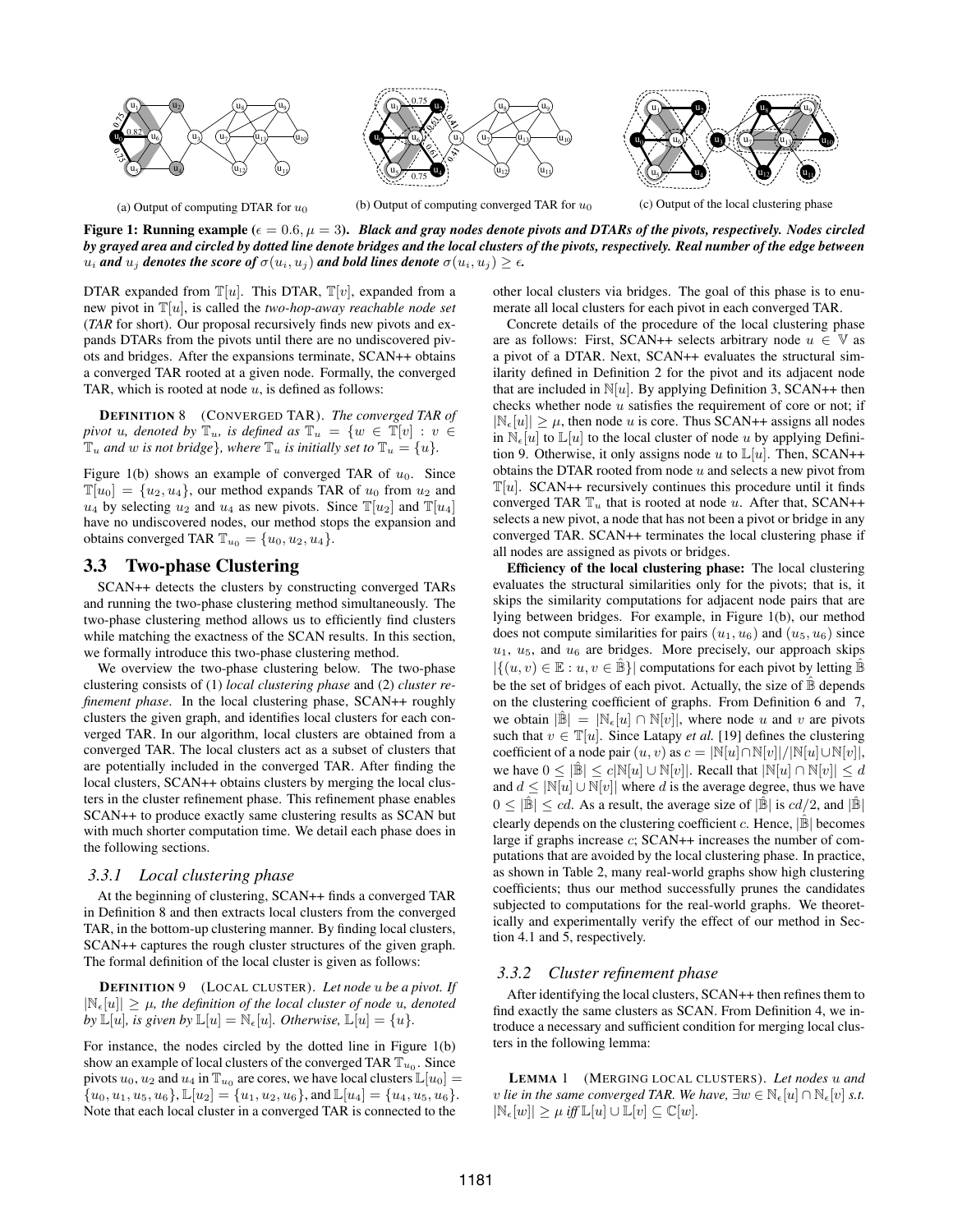PROOF. We first prove the necessary condition of Lemma 1. Since  $w \in \mathbb{N}_{\epsilon}[u] \cap \mathbb{N}_{\epsilon}[v]$  *s.t.*  $|\mathbb{N}_{\epsilon}[w]| \geq \mu$ , node w is core and we have  $u, v \in \mathbb{D}[w]$ . From Definition 9,  $\mathbb{L}[u] = \mathbb{N}_{\epsilon}[u] = \mathbb{D}[u]$ and  $\mathbb{L}[v] = \mathbb{N}_{\epsilon}[v] = \mathbb{D}[v]$ , when node u and v are core. Otherwise,  $\mathbb{L}[u]$  and  $\mathbb{L}[v]$  contain only node u and node v, respectively. Thus we have  $\mathbb{L}[u] \cup \mathbb{L}[v] \subset \mathbb{D}[w] \cup \mathbb{D}[u] \cup \mathbb{D}[v]$ . From Definition 4, we have  $\mathbb{C}[w] = \{w \in \mathbb{D}[v] : v \in \mathbb{C}[w]\}$  where  $\mathbb{C}[w]$  is initially set to  $\mathbb{C}[w] = \{w\}$ . Hence,  $\mathbb{L}[u] \cup \mathbb{L}[v] \subseteq \mathbb{D}[w] \cup \mathbb{D}[u] \cup \mathbb{D}[v] \subseteq \mathbb{C}[w]$ . Therefore, we have the necessary condition of Lemma 1.

Next, we prove the sufficient condition of Lemma 1. Since  $\mathbb{L}[u] \cup$  $\mathbb{L}[v] \subseteq \mathbb{C}[w]$ , we have  $c_u = c_v$ . Hence, from Definition 4, we have node w such that  $u, v \in \mathbb{C}[w]$  and  $|\mathbb{N}_{\epsilon}[w]| \geq \mu$ . Additionally, from Definition 9, nodes  $u$  and  $v$  are pivots. Recall Definitions 6 and 8, two pivots (*i.e.* node u and v) only share the nodes in  $\mathbb{N}_{\epsilon}[u] \cap \mathbb{N}[v]$ (or  $\mathbb{N}[u] \cap \mathbb{N}_{\epsilon}[v]$ ). Therefore, node w must be in  $\mathbb{N}_{\epsilon}[u] \cap \mathbb{N}[v]$  (or  $\mathbb{N}[u] \cap \mathbb{N}_{\epsilon}[v]$ . Since  $u, v \in \mathbb{C}[w]$ , nodes u and v have  $\sigma(u, w) \geq \epsilon$ and  $\sigma(v, w) \geq \epsilon$ , respectively. Thus  $w \in \mathbb{N}_{\epsilon}[u] \cap \mathbb{N}_{\epsilon}[v]$ , which yields the sufficient condition of Lemma 1.  $\Box$ 

From Lemma 1, if we have core in  $\mathbb{N}_{\epsilon}[u] \cap \mathbb{N}_{\epsilon}[v]$ ,  $\mathbb{L}[u]$  and  $\mathbb{L}[v]$  are assigned to the same cluster. From Definition 9, a local cluster is adjacent to other local clusters via bridges. Hence, if a bridge satisfies the core condition in Definition 3, SCAN++ merges the local clusters adjacent to the bridge into the same cluster. Figure 1(c) shows an example of the output of the local clustering phase. In Figure 1(c),  $u_6$  and  $u_{13}$  can be cores since  $u_6$  and  $u_{13}$  are adjacent to at least  $\mu = 3$  pivots with structural similarity greater than  $\epsilon$ . Thus,  $u_6$  and  $u_{13}$  can merge their adjacent local clusters,  $\{\mathbb{L}[u_0], \mathbb{L}[u_2], \mathbb{L}[u_4]\}$  and  $\{\mathbb{L}[u_8], \mathbb{L}[u_{10}], \mathbb{L}[u_{12}]\}$ , respectively.

Intuitively, to find local clusters that are merged into the same cluster, we check all bridges to determine whether they can be cores or not. This is because Lemma 1 implies that we may be able to merge local clusters if a bridge has more than two pivots in its  $\epsilon$ -neighborhoods. However, this straightforward approach incurs high computation costs since we have to compute similarities among cores and bridges. To avoid this inefficiency, SCAN++ reuses the results of the local clustering phase. We first define a set of pivots that are included in  $\epsilon$ -neighborhood of a bridge.

DEFINITION 10 ( $\epsilon$ -NEIGHBORHOOD PIVOTS). Let node *b* be *a bridge extracted in the local clustering phase, the -neighborhood pivots of node b, denoted by*  $\mathbb{P}_{\epsilon}[b]$ *, are defined as*  $\mathbb{P}_{\epsilon}[b] = \{p \in$  $\mathbb{N}[b] : \sigma(b, p) \geq \epsilon$  *and p is a pivot*}.

For example, the six bridges  $u_1$ ,  $u_5$ ,  $u_6$ ,  $u_7$ ,  $u_9$ , and  $u_{13}$  in Figure 1(c) have the following  $\epsilon$ -neighborhood pivots,  $\mathbb{P}_{\epsilon}[u_1]=\{u_0, u_2\},\,$  $\mathbb{P}_{\epsilon}[u_5] = \{u_0, u_4\}, \mathbb{P}_{\epsilon}[u_6] = \{u_0, u_2, u_4\}, \mathbb{P}_{\epsilon}[u_7] = \{u_8, u_{12}\}, \mathbb{P}_{\epsilon}[u_9]$  $=\{u_8, u_{10}\}\,$  and  $\mathbb{P}_{\epsilon}[u_{13}]=\{u_8, u_{10}, u_{12}\}.$ 

From Lemma 1, we have to extract cores from bridges such that  $|\mathbb{P}_{\epsilon}[b]| \geq 2$  since such bridges connects two or more pivots (and local clusters) with the structural similarity greater than  $\epsilon$ . However, if the  $\epsilon$ -neighborhood pivots of a bridge already satisfy the core condition in Definition 3 (*i.e.*  $\left|\mathbb{P}_{\epsilon}[b]\right| \geq \mu$ ) by the local clustering phase, we can determine that the bridge is core without computing similarities. In addition, from Lemma 1 and Definition 10, we can introduce prunable bridges given by the following lemma.

 $\bigcup_{p\in\mathbb{P}_{\epsilon}[b]}\mathbb{L}[p]$  *be the merged cluster by Lemma 1. The following set* LEMMA 2 (PRUNABLE BRIDGES). *Let bridge* b *be core, and shows prunable bridges that are merged into clusters without computing similarities in the subsequent cluster refinement process:*

$$
\{b' \in \bigcup_{p \in \mathbb{P}_{\epsilon}[b]} \mathbb{L}[p] : |\{p' \in \mathbb{P}_{\epsilon}[b'] : c_{p'} \neq c_b\}| = 0\},\quad(1)
$$

*where*  $c_{p'}$  *and*  $c_b$  *are clusters of pivot*  $p'$  *and bridge b, respectively.* 

PROOF. From Definition 10, prunable bridges have neighborhood pivots whose cluster ids are the same as  $c<sub>b</sub>$ . This implies that all neighboring local clusters have already been merged in the same cluster by Lemma 1. Hence, the prunable bridges do not merge any local clusters in the subsequent cluster refinement process.  $\Box$ 

Lemma 2 implies that we can skip the process to determine the prunable bridges are core nodes at the cluster refinement process. For example, in Figure 1(c), bridge  $u_6$  and  $u_{13}$  are clearly cores since  $|\mathbb{P}_{\epsilon}[u_6]| \geq \mu$  and  $|\mathbb{P}_{\epsilon}[u_{13}]| \geq \mu$ , respectively. Thus, we obtain the prunable bridges  $\{u_1, u_5\}$  for  $u_6$  and  $\{u_7, u_9\}$  for  $u_{13}$ since  $u_6$  and  $u_{13}$  merge the local clusters  $\{\mathbb{L}[u_0], \mathbb{L}[u_2], \mathbb{L}[u_4]\}$ and  $\{\mathbb{L}[u_8], \mathbb{L}[u_{10}], \mathbb{L}[u_{12}]\}$ , respectively.

By using Lemma 1, 2 and Definition 10, we introduce a concrete procedure for the cluster refinement phase as follows: First,  $SCAN++$  obtains a set of bridges  $\mathbb B$  as a result of the local clustering phase. Next, it selects bridge  $b \in \mathbb{B}$  that maximizes  $|\mathbb{P}_{\epsilon}[b]|$  so that we can merge a lot of local clusters and remove many prunable bridges from  $\mathbb B$  by Lemma 2 if bridge b is core. Then, it determines whether bridge  $b$  is core or not. If bridge  $b$  is core, SCAN++ merges all nodes in  $\bigcup_{p \in \mathbb{P}_\epsilon[b]} \mathbb{L}[p]$  into the same cluster based on Lemma 1. Then, SCAN++ obtains all prunable bridges included in  $\{b' \in \bigcup_{p \in \mathbb{P}_{\epsilon}[b]} \mathbb{L}[p] : |\{p' \in \mathbb{P}_{\epsilon}[b'] : c_{p'} \neq c_b\}| = 0\}$  by Lemma 2, and removes them from B. These processes are continued until there are no bridges that have more than  $\mu$  local clusters.

After the above procedure, we can divide the remaining bridges into two groups by their degree: (1) bridges with  $|\mathbb{N}[b]| < \mu$ , or (2) bridges with  $|\mathbb{N}[b]| \geq \mu$  and  $2 \leq |\mathbb{P}_{\epsilon}[b]| < \mu$ . From Definition 3, the former case trivially has no cores, hence SCAN++ removes them from B. The latter case may have some cores, so SCAN++ computes the structural similarities only for the bridges in the latter case. Finally, SCAN++ terminates the cluster refinement when there are no unevaluated bridges in B.

Efficiency of the cluster refinement phase: Our cluster refinement phase has short computation time for two reasons: First is that SCAN++ does not require exhaustive structural similarity computations for all bridges. In practice, two local clusters in a converged TAR tend to share a lot of bridges due to the high clustering coefficients of real-world graphs. This implies that we can merge several local clusters at the same time by checking only one of the bridges, and thus prune a lot of computations for prunable bridges included in the merged local clusters (Lemma 2). Therefore, we can reduce the computation time by merging local clusters. Second reason is that structural similarity computations are not required for bridges if the parameter settings are effective. This is based on the observations on the effective parameters (*i.e.*  $\epsilon$  and  $\mu$ ) for real-world graphs as revealed by Xu *et al.* [36] and Lim *et al.* [21]. In the literature [36], they revealed the following effective parameter setting, given the goal of reasonable clustering results for real-world graphs: "an  $\epsilon$  value between 0.5 and 0.8 is normally sufficient to *achieve a good clustering result. We recommend a value for* µ*, of 2."* Also, in the literature [21], Lim *et al.* revealed that clustering quality parameter is less sensitive to  $\mu$  than  $\epsilon$ . These observations imply that desirable clustering results can be obtained by properly choosing the above parameters. In practice, if we set parameter  $\mu$  $= 2$  based on the observation of the literature [36], the bridges have the following attractive property for efficient computations:

**LEMMA 3** (PROPERTY OF BRIDGES FOR  $\mu = 2$ ). *If we set*  $\mu$ = 2*, bridges always satisfy the core condition.*

PROOF. From the definition of DTAR in Definition 6, SCAN++ always selects bridges from  $\epsilon$ -neighborhoods of a pivot. In addition, from the definitions of the structural similarity in Definition 2, each node always has the structural similarity that is equal to 1 with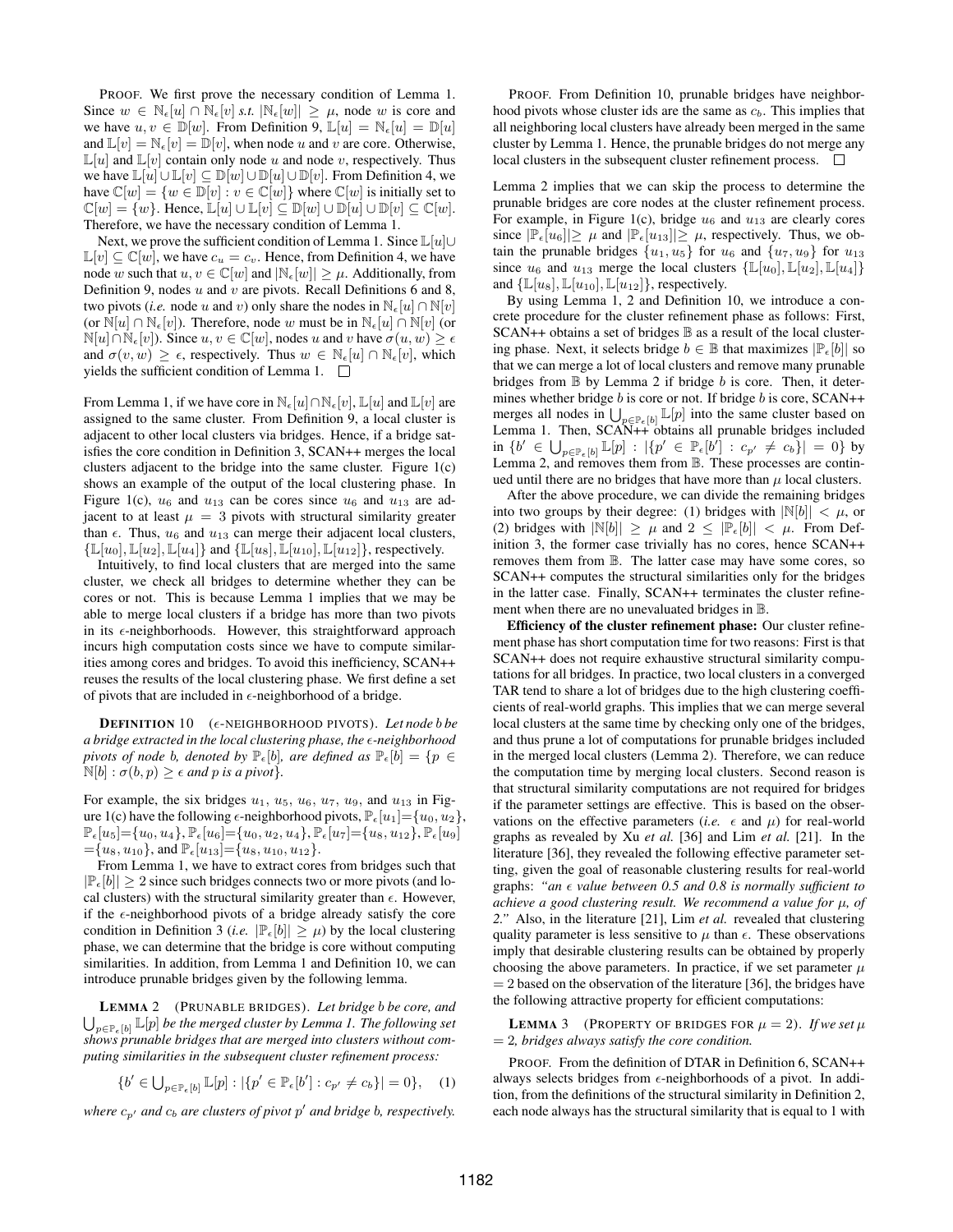itself (*e.g.*  $\sigma(u, u) = 1$ ). As a result, bridges have  $|\mathbb{P}_{\epsilon}[b]| > 2$ , therefore they always satisfy the core condition when  $\mu = 2$ .  $\Box$ 

That is, bridges in real-world graphs are cores and so structural similarities do not need to be calculated for bridges.

As a result, SCAN++ lowers the computation cost by cluster refinement. We will show that cluster refinement has small, practical computation time for real-world graphs in Section 5.1.1.

# 3.4 Similarity Sharing

In this section, we describe our approach to reducing the cost of structural similarity computation. As shown in Section 2, the original algorithm enumerates all common nodes in the structural neighborhoods of two adjacent nodes. This approach is expensive since its time complexity is  $O(|E|/|\mathbb{V}|)$  on average. Hence, we introduce an efficient method for computing the structural similarity by sharing the intermediate results of structural similarities in DTAR. We first introduce a topological property of DTAR, and then we detail our approach based on the property. In order to show the property, we first define pivot subgraph  $\mathbb{G}_w$  by using  $\mathbb{T}[u]$  as follows:

DEFINITION 11 (PIVOT SUBGRAPH). *If node* v *is a two-hopaway node from node* u (*i.e.*  $v \in \mathbb{T}[u]$ *) given in Definition 6 and*  $\mathbb{G}_w = {\mathbb{V}_w, \mathbb{E}_w}$  *is the pivot subgraph of node* w where  $\mathbb{V}_w \subseteq \mathbb{V}$ *and*  $\mathbb{E}_w$  ⊆  $\mathbb{E}$ *,*  $\mathbb{V}_w$  *and*  $\mathbb{E}_w$  *are defined as*  $\mathbb{V}_w$  =  $\mathbb{N}[u] \cap \mathbb{N}[v] \cup \{w\}$ *and*  $\mathbb{E}_w = \{(x, y) \in \mathbb{E} : x, y \in \mathbb{V}_w\}$ *, respectively.* 

Definition 11 indicates that if node v is included in  $\mathbb{T}[u]$ , we have two pivot subgraphs  $\mathbb{G}_u$  and  $\mathbb{G}_v$  for node u and v, respectively. For example, since  $u_2 \in \mathbb{T}[u_0]$ , Figure 1(a) has two pivot subgraphs  $\mathbb{G}_{u_0}$ and  $\mathbb{G}_{u_2}$  consisting of  $\mathbb{V}_{u_0} = \{u_0, u_1, u_6\}$  and  $\mathbb{V}_{u_2} = \{u_1, u_2, u_6\}$ .

Definition 11 provides the following lemma that shows a topological property of DTAR suggested in Definition 6.

LEMMA 4 (SUBGRAPH ISOMORPHISM OF DTAR). *If node* v *is a directly two-hop away reachable from node*  $u$  *(i.e.*  $v \in \mathbb{T}[u]$ *) given in Definition 6, the pivot subgraphs of node* u and v (*i.e.*  $\mathbb{G}_u$ *and*  $\mathbb{G}_v$ *) are always isomorphic* [5].

PROOF. From Definition 1 and 6,  $\mathbb{N}[u] \cap \mathbb{N}[v] = \{w \in \mathbb{V} :$  $(u, w) \in \mathbb{E} \wedge (v, w) \in \mathbb{E} \} \neq \emptyset$  if  $v \in \mathbb{T}[u]$ . Hence, if mapping  $\varphi(u) = v$  and  $\varphi(w) = w$  where  $w \in \mathbb{N}[u] \cap \mathbb{N}[v]$ , trivially we have isomorphism mapping  $\varphi : \mathbb{V}_u \to \mathbb{V}_v$  with  $(x, y) \in \mathbb{E}_u$   $\Leftrightarrow$  $(\varphi(x), \varphi(y)) \in \mathbb{E}_v$ . Therefore,  $\mathbb{G}_u$  and  $\mathbb{G}_v$  are isomorphic.  $\square$ 

This lemma implies that if node  $u$  is a pivot and node  $v$  is a node in  $\mathbb{T}[u]$  given by Definition 6, node v and the nodes in  $\mathbb{N}[u] \cap \mathbb{N}[v]$ always have the same subgraph topology as the subgraph of node  $u$ and nodes in  $\mathbb{N}[u] \cap \mathbb{N}[v]$ . For instance, in Figure 1(a), the two pivot subgraphs consisting of  $\mathbb{V}_{u_0} = \{u_0, u_1, u_6\}$  and  $\mathbb{V}_{u_2} = \{u_1, u_2, u_6\}$ are clearly isomorphic. Thus, by using Lemma 4, we introduce the following lemma for efficient structural similarity computation.

LEMMA 5 (SIMILARITY SHARING). *If we have nodes* u*,* v *and* w such that  $v \in \mathbb{T}[u]$  *and*  $w \in \mathbb{N}[u] \cap \mathbb{N}[v]$ *, we can compute structural similarity*  $\sigma(v, w)$  *by using the result of the structural similarity*  $\sigma(u, w)$  *as follows:* 

$$
\sigma(v, w) = \frac{\sqrt{|\mathbb{N}[u]|\mathbb{N}[w]|}\sigma(u, w) - |\mathbb{N}[u]\backslash \mathbb{N}[v]) \cap \mathbb{N}[w]| + |\mathbb{N}[v]\backslash \mathbb{N}[u]) \cap \mathbb{N}[w]|}}{\sqrt{|\mathbb{N}[v]|\mathbb{N}[w]|}}.
$$
\n(2)

PROOF. From Definition 11 and Lemma 4, we have two pivot isomorphic subgraphs  $\mathbb{G}_u$  and  $\mathbb{G}_v$  for node u and v, respectively. Therefore,  $\mathbb{N}[u] \cap \mathbb{N}[w]$  shares  $\mathbb{N}[u] \cap \mathbb{N}[v] \cap \mathbb{N}[w] \neq \emptyset$  with  $\mathbb{N}[v] \cap$  $\mathbb{N}[w]$  since  $\mathbb{N}[u] \cap \mathbb{N}[v] \neq \emptyset$  and  $w \in \mathbb{N}[u] \cap \mathbb{N}[v]$  for  $v \in \mathbb{T}[u]$  given by Definition 6. Hence, if we decompose  $|\mathbb{N}[u] \cap \mathbb{N}[w]|$  and  $|\mathbb{N}[v] \cap \mathbb{N}[w]|$  by using  $\mathbb{N}[u] \cap \mathbb{N}[v] \cap \mathbb{N}[w]$  into  $|\mathbb{N}[v] \cap \mathbb{N}[w]| =$  $|\mathbb{N}[u] \cap \mathbb{N}[v] \cap \mathbb{N}[w]| + |(\mathbb{N}[v] \setminus \mathbb{N}[u]) \cap \mathbb{N}[w]|$  and  $|\mathbb{N}[u] \cap \mathbb{N}[w]| =$  $|\mathbb{N}[u] \cap \mathbb{N}[v] \cap \mathbb{N}[w]| + |(\mathbb{N}[u] \setminus \mathbb{N}[v]) \cap \mathbb{N}[w]|$ , we have,

$$
|\mathbb{N}[v] \cap \mathbb{N}[w]| =
$$
  

$$
|\mathbb{N}[u] \cap \mathbb{N}[w]| - |(\mathbb{N}[u] \cap \mathbb{N}[v]) \cap \mathbb{N}[w]| + |(\mathbb{N}[v] \cap \mathbb{N}[u]) \cap \mathbb{N}[w]|.
$$
 (3)

From Definition 2, structural similarity is as follows:

$$
\sigma(v, w) = \frac{|\mathbb{N}[v] \cap \mathbb{N}[w]|}{\sqrt{|\mathbb{N}[v]| |\mathbb{N}[w]|}} \quad (4) \qquad \sigma(u, w) = \frac{|\mathbb{N}[u] \cap \mathbb{N}[w]|}{\sqrt{|\mathbb{N}[u]| |\mathbb{N}[w]|}} \quad (5)
$$
  
Hence, from Eq. (3) and (5),

Eq. (4) = 
$$
\frac{N[u]\cap N[w]|-|N[u]\setminus N[v])\cap N[w]|+|N[v]\setminus N[u]\cap N[w]|}{\sqrt{|N[v]||N[w]|}}
$$
  

$$
\sqrt{\frac{|N[u]||N[w]|}{\sigma(u,w)-|N[u]\setminus N[v]\cap N[w]|+|N[v]\setminus N[u]\cap N[w]|}}
$$

$$
= \frac{\sqrt{|\mathbb{N}[u]||\mathbb{N}[w][\sigma(u,w)-|(\mathbb{N}[u])\cap \mathbb{N}[w]]+|(\mathbb{N}[v]\cap \mathbb{N}[u])\cap \mathbb{N}[w]]}}{\sqrt{|\mathbb{N}[v]||\mathbb{N}[w]}}.
$$
 (6)

Therefore, we have Lemma 5.  $\Box$ 

Lemma 5 implies that we can reuse the result of the similarity computation  $\sigma(u, w)$  for obtaining  $\sigma(v, w)$  where node v is a two-hopaway node from node u (*i.e.*  $v \in \mathbb{T}[u]$ ) and  $w \in \mathbb{N}[u] \cap \mathbb{N}[v]$ .

Efficiency of similarity sharing method: As shown in Lemma 5, SCAN++ shares the scores of structural similarity computations between a node and a node in the DTAR. Hence, SCAN++ reduces the cost of structural similarity computation. From Lemma 4 and 5, the efficiency of the similarity sharing method is as follows:

**LEMMA 6** (COMPLEXITY OF LEMMA 5). Let  $v \in \mathbb{T}[u]$  and w ∈ N[u]∩N[v]*. The computation of* σ(v, w) *in Lemma 5 requires*  $O(\min(|\mathbb{N}[v]\setminus \mathbb{N}[u]|, |\mathbb{N}[w]|))$  *if*  $\sigma(u, w)$  *has been obtained.* 

PROOF. From Lemma 5, we can obtain the score of  $\sigma(v, w)$ by computing  $\sigma(u, v)$ ,  $|\mathbb{N}[u]\setminus \mathbb{N}[v]) \cap \mathbb{N}[w]|$  and  $|\mathbb{N}[v]\setminus \mathbb{N}[u]) \cap$  $\mathbb{N}[w]$ . Given  $v \in \mathbb{T}[u]$ , we have already had the score of  $\sigma(u, w)$ by Definition 6. Additionally, since  $(\mathbb{N}[u]\setminus \mathbb{N}[v]) \cap \mathbb{N}[w] \subseteq \mathbb{N}[u] \cap$  $\mathbb{N}[w]$ ,  $|\mathbb{N}[u]\setminus\mathbb{N}[v]\cap\mathbb{N}[w]|$  was also obtained when SCAN++ computed  $|\mathbb{N}[u] \cap \mathbb{N}[w]|$  for  $\sigma(u, w)$ . The remaining term of Eq. (2) is just  $|(\mathbb{N}[v]\setminus \mathbb{N}[u])\cap \mathbb{N}[w]|$ . Therefore the similarity sharing requires the computational cost  $O(\min(|\mathbb{N}[v]\setminus \mathbb{N}[u]|, |\mathbb{N}[w]|)).$ 

Lemma 6 shows the similarity sharing incurs  $O(\min(|\mathbb{N}[v]\setminus \mathbb{N}[u])$ ,  $|\mathbb{N}[w]|$ ) when  $\sigma(u, w)$  has been computed. In Figure 1(a), for computing  $\sigma(u_1, u_2)$  it is enough to confirm whether  $\mathbb{N}[u_2]\setminus\mathbb{N}[u_0]$  $=\{u_3\}$  is included in  $\mathbb{N}[u_1]$  or not since  $u_2 \in \mathbb{T}[u_0]$  and  $\sigma(u_0, u_1)$ have already been obtained. In contrast, as shown in Definition 2, the original computation form of structural similarity incurs  $O(\text{min})$  $(|\mathbb{N}[v]|, |\mathbb{N}[w]|)$  times. Hence, in Figure 1(a), we need to check whether all nodes in  $\{u_1, u_3, u_6\}$  are included in  $\mathbb{N}[u_1]$  or not. Thus, if  $\sigma(u, w)$  has been computed, the similarity sharing reduces the cost of computing  $\sigma(v, w)$  such that  $v \in \mathbb{T}[u]$  and  $w \in \mathbb{N}[u]$ compared to the original computation form.

#### 3.5 Algorithm of SCAN++

We can efficiently extract the clustering results by using twophase clustering and similarity sharing. The pseudo-code of our proposal, SCAN++, is given in Algorithm 1. Algorithm 1 consists of three parts: local clustering phase given by Section 3.3.1 (line 2-17), cluster refinement phase given by Section 3.3.2 (line 18-37), and classification of hubs and outliers (line 38-44). Initially all the nodes are labeled with their own cluster-id (*i.e.*  $c<sub>u</sub>$  for node u). First, SCAN++ runs local clustering phase (line 2-17). It selects a node as a pivot of a DTAR (line 3-6). Then, SCAN++ computes the structural similarities for the pivot by using Lemma 5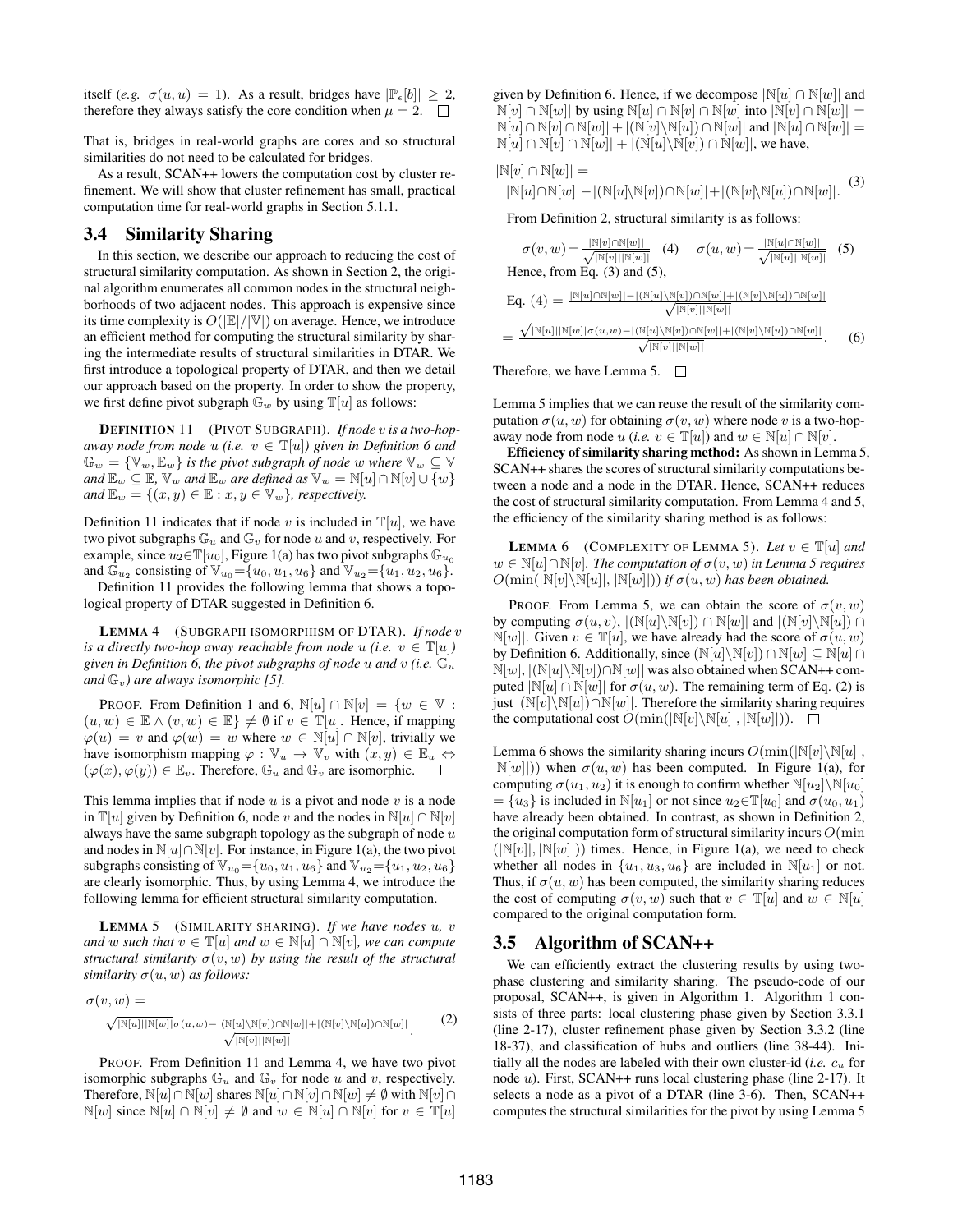#### Algorithm 1 SCAN++

**Input:**  $\mathbb{G} = (\mathbb{V}, \mathbb{E}), \epsilon \in \mathbb{R}, \mu \in \mathbb{N};$ **Output:** clusters  $\mathbb{C}$ , hubs  $\mathbb{H}$ , and outliers  $\mathbb{O}$ ; 1:  $\mathbb{U} = \mathbb{V}, \mathbb{B} = \emptyset;$ 2: while  $\mathbb{U} \neq \emptyset$  do<br>3: select a node select a node  $u \in \mathbb{U}$ : 4:  $\mathbb{T}_u = \{u\};$ 5: while we have unvisited pivots in  $\mathbb{T}_u$  do select node  $p \in \mathbb{T}_u$ : 6: select node  $p \in \mathbb{T}_u$ ;<br>7. **for** each node  $v \in \mathbb{N}$ for each node  $v \in \mathbb{N}[p]$  do 8: evaluate  $\sigma(p, v)$  by Lemma 5; 9: end for 10: get  $\mathbb{L}[p]$  by Definition 9; 11: **label all nodes in**  $\mathbb{L}[p]$  as  $c_p$ ;<br>12:  $\text{set } \mathbb{T}[p]$  by Definition 6: get  $\mathbb{T}[p]$  by Definition 6; 13: expand  $\mathbb{T}_u$  using  $\mathbb{T}[p]$  by Definition 8<br>14: end while end while 15: get  $V_{T_u}$  by Definition 12;<br>16:  $U = U \setminus V_T$ ,  $B = B \cup I$  $\mathbb{U} = \mathbb{U} \backslash \mathbb{V}_{\mathbb{T}_u}, \mathbb{B} = \mathbb{B} \cup \{ \mathbb{N}_{\epsilon}[p] \backslash \{p\} \};$ 17: end while 18: while  $\mathbb{B} \neq \emptyset$  do<br>19: get node  $b \in$ 19: get node  $b \in \mathbb{B}$  *s.t.* arg max  $|\mathbb{P}_{\epsilon}[b]|$ ;<br>20: **if**  $|\mathbb{N}[b]| \leq \mu$  then 20: if  $|\mathbb{N}[b]| < \mu$  then<br>21:  $\mathbb{B} = \mathbb{B} \setminus \{b\};$  $\mathbb{B} = \mathbb{B} \backslash \{b\};$ 22: else<br>  $23 \cdot$  i if  $2 \leq |\mathbb{P}_{\epsilon}[b]| < \mu$  or b has already been *visited* then 24: evaluate  $\sigma(b, b')$  for  $b' \in \mathbb{N}[b] \setminus \mathbb{P}_{\epsilon}[b], \mathbb{B} = \mathbb{B} \setminus \{b\};$  $25$  end if 26: **if** node *b* is core then<br>27: merge  $\begin{bmatrix} 1 & -\end{bmatrix}$ 27: merge  $\bigcup_{p \in \mathbb{P}_{\epsilon}[b]} \mathbb{L}[p]$  in to the same cluster; 28: label all nodes in  $\bigcup_{p \in \mathbb{P}_{\epsilon}[b]} \mathbb{L}[p]$  as  $c_b$ ; 29: **for** each bridge b' in  $\bigcup_{p \in \mathbb{P}_{\epsilon}[b]}^{\infty} \mathbb{L}[p]$  **do** 30: **if**  $|\{p \in \mathbb{P}_{\epsilon}[b'] : c_p \neq c_b\}| = 0$  then<br>31:  $\mathbb{B} = \mathbb{B}\setminus\{b'\}$  by Lemma 2; 32: end if  $33:$  end for  $34:$  end if end if 35: end if 36: end while 37: insert all clusters into C; 38: for each singleton node  $u \in \mathbb{V}$  do<br>39: if  $\exists x, y \in \mathbb{N}[u]$  s.t.  $c_n \neq c_n$ 39: **if**  $\exists x, y \in \mathbb{N}[u]$  *s.t.*  $c_x \neq c_y$  **then**<br>40: **label node** *u* as *hub* and  $u \in \mathbb{H}$ . label node u as *hub* and  $u \in \mathbb{H}$ 41: else 42: label node u as *outlier* and  $u \in \mathbb{Q}$ :  $43$  end if 44: end for

(line 7-9). After that, it finds local clusters from the pivot by Definition 9 (line 10-11). Finally, it expands  $\mathbb{T}_u$  by Definition 6 (line 12-13), and continues this procedure until there are no unvisited pivots in  $\mathbb{T}_u$ . Then, the cluster refinement phase starts. SCAN++ refines local clusters (line 18-37). First, SCAN++ selects bridge b that maximizes  $|\mathbb{P}_{\epsilon}[b]|$  (line 19). If  $|\mathbb{N}[b]| < \mu$ , the bridge can not be core, and hence it is removed from  $\mathbb B$  (line 20-21). Otherwise, when  $2 \leq |\mathbb{P}_{\epsilon}[b]| < \mu$  or bridge b has already been visited,  $SCAN++$  computes the structural similarity of bridge  $b$  until SCAN++ can identify node b as core or border (line 23-25). Then, SCAN++ checks if bridge b satisfies the core condition in Definition 3 (line 26). If the bridge is core, SCAN++ merges local clusters by Lemma 1 (line 27-28) and removes prunable bridges from B based on Lemma 2 (line 29-33). Finally, SCAN++ adds the clusters derived in this phase to  $\mathbb C$  (line 37). After the cluster refinement, SCAN++ classifies the singleton nodes that do not belong to any cluster, as either hubs or outliers (line 38-44). This phase is based on Definition 5. If a singleton node is adjacent to multiple clusters, it regards the node as a hub (line 38). Otherwise, it regards the node as an outlier (line 40). After assigning all nodes to clusters  $\mathbb{C}$ , hubs H or outliers O, SCAN++ terminates the clustering procedure.

#### 3.6 Parallel Extension of SCAN++

The previous sections (Section 3.1 to 3.5) assumed that SCAN++ was implemented as a single-threaded program. Recent studies

have shown the increased availability of parallel graph processings such as Apache Giraph [1] and Pregel [24]. Thus, we introduce an extension of SCAN++ for MapReduce [4], which is one of the most standard parallel processing frameworks.

The basic idea of the MapReduce-based SCAN++ is as follows. At first, we assume that node-ids are assigned by breadth first search. The local clustering phase (Section 3.3.1) and the cluster refinement phase (Section 3.3.2) correspond to the map and reduce functions, respectively. More specifically, the map function takes keyvalue pairs  $\langle u, \mathbb{N}[u] \rangle$  as input, where u is a node in V. Then, it starts the local clustering phase from a node  $u$  whose neighbor nodes are in the same map function. Next, the map function outputs list( $\langle b, \mathbb{L}[p_i] \rangle$ ) where b is a bridge node and  $p_i \in \mathbb{P}_{\epsilon}[b]$ . The reduce function takes  $\langle b, \text{list}(\mathbb{L}[p_i]) \rangle$  as input, and outputs merged local clusters by running the cluster refinement phase (Section 3.3.2). Finally, we obtain clustering results by assigning a same cluster-id to nodes included in a same cluster and classifying the singleton nodes into hubs or outliers.

## 4. THEORETICAL ANALYSES OF SCAN++

In this section, we theoretically discuss the efficiency, space complexity, and exactness of SCAN++.

#### 4.1 Efficiency of SCAN++

We analyze the computational complexity of algorithm SCAN++. Given a graph with  $|\mathbb{V}|$  nodes and  $|\mathbb{E}|$  edges, SCAN++ finds all clusters *w.r.t.* given parameter settings. This theoretically entails the following time complexity:

THEOREM 1 (TIME COMPLEXITY OF SCAN++). *SCAN++ incurs time complexity of*  $O(\frac{2-c}{2\delta+c}|\mathbb{E}|)$  *for clustering where*  $\delta =$ |V|/|E| *and* c *is the average pairwise clustering coefficient [19].*

PROOF. Let  $|\mathbb{P}|$ , d and s be the average number of pivots, the average degree, and the average computation cost of each similarity computation, respectively. The total computation cost of SCAN++ can be represented as  $O(|\mathbb{P}|ds)$  since SCAN++ computes structural similarities for each pivot (Section 3). In order to prove Theorem 1, we specify the cost of  $|\mathbb{P}|$  and s below.

First, we specify  $|\mathbb{P}|$ . As we described in Section 3.3.1, each pivot has cd/2 bridges on average. Hence, from Definition 9, the average size of a local cluster is  $cd/2+1$ . Thus, the average number of pivots is expected to  $O(|\mathbb{P}|) = O(\frac{|\mathbb{V}|}{cd/2+1})$ .

Next, we specify s. Lemma 6 shows that we can obtain structural similarity on DTARs by computing just  $|(\mathbb{N}[v]\setminus \mathbb{N}[u]) \cap \mathbb{N}[w]|$ where  $v \in \mathbb{T}[u]$  and  $w \in \mathbb{N}[u] \cap \mathbb{N}[v]$ . Hence, the time complexity of each similarity computation is  $O(\min(|\mathbb{N}[v]\setminus \mathbb{N}[u]|, |\mathbb{N}[w]|)).$ Recall that a pivot shares  $cd/2$  neighborhoods with the other pivots, hence we have  $O(s) = O(\min(|\mathbb{N}[v]\setminus \mathbb{N}[u]|, |\mathbb{N}[w]|)) = O(d$  $cd/2$ ) =  $O((2 - c)d)$  times for each similarity computation.

Therefore, we have  $O(|\mathbb{P}|ds) = O(\frac{(2-c)|\mathbb{V}|d}{c+2/d})$ . Recall that  $d =$  $|\mathbb{E}|/|\mathbb{V}| = \delta^{-1}$ , hence SCAN++ has  $O(|\mathbb{P}|ds) = O(\frac{2-c}{2\delta+c}|\mathbb{E}|)$ .

In practice, real-world graphs show  $|\mathbb{V}| \ll |\mathbb{E}|$ ,  $0 < \delta \ll 1$ , and  $0 < c < 1$ . Also, it is known that the clustering coefficient c of most real-world graphs tends to be high [34]. Thus, Theorem 1 indicates that SCAN++ can find clusters much faster than SCAN since it needs  $O(|\mathbb{E}|^2/|\mathbb{V}|)$  and we obtain  $|\mathbb{E}|^2/|\mathbb{V}| - \frac{2-c}{2\delta+c} |\mathbb{E}| > 0$ . In Section 5, we experimentally verify the efficiency of SCAN++.

# 4.2 Space Complexity of SCAN++

We theoretically analyze the space complexity of our proposed algorithm SCAN++ as follows: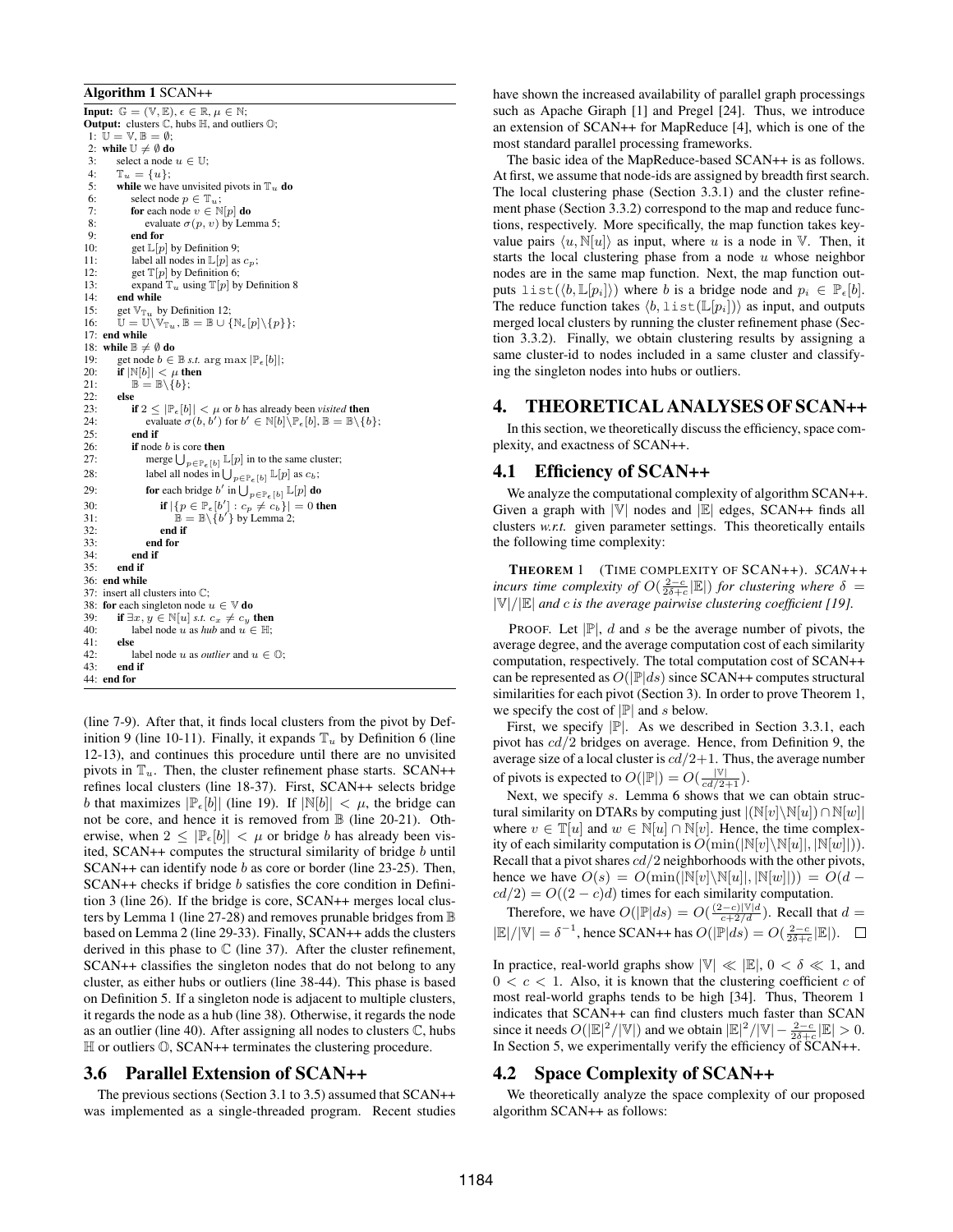THEOREM 2 (SPACE COMPLEXITY OF SCAN++). *SCAN++ requires space complexity of*  $O(|\mathbb{E}| + |\mathbb{V}| + l)$  *to obtain clustering results, where* l *is the sum of all local cluster sizes that are detected* by the local clustering phase (i.e.  $l = \sum_{p} |\mathbb{L}[p]|$ ).

PROOF. Let  $\mathbb P$  and  $\mathbb B$  be the sets of pivots and bridges extracted by SCAN++, respectively. From Algorithm 1, SCAN++ extracts  $|\mathbb{P}|$  pivots,  $|\mathbb{B}|$  bridges, and  $|\mathbb{V}|$  cluster-ids in the local clustering phase. In addition, it computes  $|\mathbb{E}|/|\mathbb{V}|$  structural similarities for each pivot and holds  $|\mathbb{P}_{\epsilon}[b]|$  for each bridges. Furthermore, SCAN++ holds local clusters of all pivots such that the total size of local clusters is defined as *l*. Thus, the total space complexity is  $O(|\mathbb{P}| + \mathbb{P}|)$  $|\mathbb{B}| + |\mathbb{V}| + \frac{|\mathbb{P}||\mathbb{E}|}{|\mathbb{V}|} + |\mathbb{B}||\mathbb{P}_{\epsilon}[b]| + l$ . Since all nodes are included in either  $\mathbb P$  or  $\mathbb B$ , we have  $|\mathbb V| = |\mathbb P| + |\mathbb B|$ . Also, from Definition 10,  $|\mathbb{P}_{\epsilon}[b]|$  is at most  $|\mathbb{E}|/|\mathbb{V}|$ . Hence, the space complexity is  $O(|\mathbb{P}|+|\mathbb{B}|+|\mathbb{V}|+\frac{|\mathbb{P}||\mathbb{E}|}{|\mathbb{V}|}+|\mathbb{B}||\mathbb{P}_{\epsilon}[b]|+l)=O(|\mathbb{E}|+|\mathbb{V}|+l).$ 

Theorem 2 indicates that SCAN++ needs larger space than SCAN, which requires  $O(|\mathbb{E}| + |\mathbb{V}|)$  space for clustering. In addition, in the worst case, SCAN++ incurs  $O(2|\mathbb{E}| + |\mathbb{V}|)$  space complexity since  $l \approx |\mathbb{P}||\mathbb{E}|/|\mathbb{V}| \approx |\mathbb{V}||\mathbb{E}|/|\mathbb{V}| = |\mathbb{E}|$ . However, from Definition 9, the size of each local cluster relies on the parameter  $\epsilon$ ; thus, the space cost of l can be small for specific parameter  $\epsilon$  settings in practice. In Section 5.1.3, we experimentally verify the actual impacts of *l* by varying parameter  $\epsilon$  values.

### 4.3 Exactness of SCAN++

We analyze the exactness of clustering results of SCAN++ compared to SCAN. Prior to discussing the exactness, we define a set of nodes that are cluster candidates derived from a converged TAR.

**DEFINITION 12** (CANDIDATE CLUSTERS). Let  $\mathbb{T}_u$  be a con $verged$  TAR obtained by SCAN++, the candidate cluster  $\mathbb{V}_{\mathbb{T}_u}$  de*rived from*  $\mathbb{T}_u$  *is defined as*  $\mathbb{V}_{\mathbb{T}_u} = \mathbb{T}_u \cup \{\bigcup_{\forall v \in \mathbb{T}_u} \mathbb{N}_{\epsilon}[v] \}.$ 

From Definition 12, we have the following lemma:

LEMMA 7 (NON-DIRECTLY STRUCTURE-REACHABILITY). Let  $\overline{\mathbb{V}}_{\mathbb{T}_u}$  *be nodes that do not belong to*  $\mathbb{V}_{\mathbb{T}_u}$  *(i.e.*  $\overline{\mathbb{V}}_{\mathbb{T}_u} = \mathbb{V}\backslash \mathbb{V}_{\mathbb{T}_u}$ *). SCAN++ has the following property for adjacent node pair* (u, v)*.*

$$
u \in \mathbb{V}_{\mathbb{T}_u} \text{ and } v \in \overline{\mathbb{V}}_{\mathbb{T}_u} \Rightarrow \sigma(u, v) < \epsilon. \tag{7}
$$

PROOF. We prove Lemma 7 by contradiction. We assume that adjacent node pair  $(v, w)$  has  $\sigma(v, w) \geq \epsilon$  if  $v \in V_{\mathbb{T}_u}$  and  $w \in$  $\overline{\mathbb{V}}_{\mathbb{T}_u}$ . From Definition 6 and 8, all bridges are adjacent to only the nodes in  $\mathbb{V}_{\mathbb{T}_u}$ . Thus node v must be a pivot of  $\mathbb{T}_u$  since node v is adjacent to node w which belongs to  $\overline{\mathbb{V}}_{\mathbb{T}_u}$ . Recall Definition 6 that SCAN++ regards  $\epsilon$ -neighborhoods of a pivot as bridges that are included in  $\mathbb{V}_{\mathbb{T}_u}$ . Hence, node w is a member of  $\mathbb{N}_{\epsilon}[v] \subseteq \mathbb{V}_{\mathbb{T}_u}$ , and this contradicts  $w \in \overline{\mathbb{V}}_{\mathbb{T}_u}$ . This yields Lemma 7.

Lemma 7 implies  $\mathbb{V}_{\mathbb{T}_u}$  is always surrounded by adjacent nodes whose similarities are less than  $\epsilon$ . According to Lemma 7, we introduce the following property of clusters derived from  $\mathbb{V}_{\mathbb{T}_n}$ .

**LEMMA 8** (CLUSTER COMPREHENSIBILITY). Let  $\mathbb{C}[v]$  be a *cluster where node*  $v \in V_{\mathbb{T}_u}$ . All member nodes included in  $\mathbb{C}[v]$ *satisfy the following condition:*

$$
v \in \mathbb{V}_{\mathbb{T}_u} \Rightarrow \forall w \in \mathbb{C}[v], w \in \mathbb{V}_{\mathbb{T}_u}.\tag{8}
$$

PROOF. We prove Lemma 8 by contradiction. We first have the following assumption:  $v \in \mathbb{V}_{\mathbb{T}_u} \Rightarrow \exists w \in \mathbb{C}[v], w \notin \mathbb{V}_{\mathbb{T}_u}$ . From Definition 4, node  $w$  is included in the structure-reachable node set of node v since  $w \in \mathbb{C}[v]$ . However, Lemma 7 shows that node w has similarity less than  $\epsilon$  for all adjacent nodes in  $\mathbb{V}_{\mathbb{T}_u}$  since  $w \notin \mathbb{V}_{\mathbb{T}_u}$ . Hence, node w is not structure-reachable from node v. This contradicts the assumption, which yields Lemma 8.  $\Box$ 

Lemma 8 indicates no clusters and local clusters cross several converged TARs; all local clusters in  $\mathbb{V}_{\mathbb{T}_u}$  only partition  $\mathbb{V}_{\mathbb{T}_u}$  derived from a single converged TAR. For example, in Figure 1(c), we have a candidate clusters  $\mathbb{V}_{\mathbb{T}_{u_0}} = \{u_0, u_1, u_2, u_4, u_5, u_6\}$  that has three local clusters  $\mathbb{L}[u_0] = \{u_0, u_1, u_5, u_6\}, \mathbb{L}[u_2] = \{u_1, u_2, u_6\},$  and  $\mathbb{L}[u_4] = \{u_4, u_5, u_6\}$ . Since  $\mathbb{V}_{\mathbb{T}_{u_0}}$  is adjacent to only  $u_3$  in  $\overline{\mathbb{V}}_{\mathbb{T}_{u_0}}$ with  $\sigma(u_2, u_3) = 0.41 < \epsilon$  and  $\sigma(u_3, u_4) = 0.41 < \epsilon$ , it clearly satisfies Lemma 7 and all of the local clusters ( $\mathbb{L}[u_0]$ ,  $\mathbb{L}[u_2]$ , and  $\mathbb{L}[u_4]$ ) are included in  $\mathbb{V}_{\mathbb{T}_{u_0}}$ .

From Lemma 8 and Definition 4, which defines clusters derived by SCAN, SCAN++ finds the same clusters as SCAN if it satisfies the following conditions in each candidate clusters  $\mathbb{V}_{\mathbb{T}_u}$ : (1) SCAN++ finds all cores in  $\mathbb{V}_{\mathbb{T}_u}$ , (2) SCAN++ finds all nodes in  $\mathbb{D}[u]$ , where node u is core, as the structure-reachable nodes of node u on  $\mathbb{V}_{\mathbb{T}_u}$ . We prove SCAN++ satisfies the conditions below.

(1) Core completeness: The following lemma demonstrates that SCAN++ finds all cores from a candidate clusters:

LEMMA 9 (CORE COMPLETENESS). *SCAN++ finds all cores included in candidate clusters*  $\mathbb{V}_{\mathbb{T}_u}$ *.* 

PROOF. From Definition 12, nodes in  $\mathbb{V}_{\mathbb{T}_u}$  are divided into pivots and bridges. As shown in Section 3.3.1, SCAN++ finds all cores from pivots since it computes the similarities for all adjacent nodes of the pivots in the local clustering phase. In addition, SCAN++ finds all cores from the bridges. There are two reasons: First, as we described in Section 3.3.2, if bridges are adjacent to more than  $\mu$  pivots with structural similarity that exceeds  $\epsilon$ , the bridges are regarded as core in the cluster refinement phase. Second, as shown in Algorithm 1 (line 23-25), SCAN++ computes the similarities for all remaining bridges. Thus, SCAN++ finds all cores in  $\mathbb{V}_{\mathbb{T}_n}$ .  $\Box$ 

(2) Structure reachability: To demonstrate the condition (2), which we described above, we introduce the following property:

LEMMA 10 (BRIDGE CONNECTIVITY). *Let* P *and* B *be sets of pivots and bridges,respectively. We have the following property:*

 $b_i, b_j \in \mathbb{B}$  *and*  $b_j \in \mathbb{N}[b_i] \Rightarrow \exists p \in \mathbb{P}$  *s.t.*  $b_i, b_j \in \mathbb{N}_{\epsilon}[p]$ . (9)

PROOF. We prove by contradiction. We assume that we have  $b_i, b_j \in \mathbb{B}$  and  $b_j \in \mathbb{N}[b_i] \Rightarrow p \notin \mathbb{P}$  *s.t.*  $b_i, b_j \in \mathbb{N}_{\epsilon}[p]$ . From Definition 6, either  $b_i$  or  $b_j$  should be a pivot if  $p \notin \mathbb{P}$  *s.t.*  $b_i, b_j \in$  $\mathbb{N}_{\epsilon}[p]$ . This contradict  $b_i, b_j \in \mathbb{B}$ , hence we have Lemma 10. □

From Lemma 10, we prove the condition (2) as follows:

LEMMA 11 (STRUCTURE REACHABILITY). *Let node* u *be a core in*  $V_{T_u}$  *and*  $D[u]$  *be directly structure-reachable nodes of node* u *derived by SCAN. All nodes in* D[u] *are included in the structurereachable nodes of node* u on  $\mathbb{V}_{\mathbb{T}_u}$ .

PROOF. If node  $u$  is a pivot, SCAN++ clearly satisfies Lemma 11 from the DTAR definition in Definition 6. Next, if node  $u$  is a bridge, nodes in  $\mathbb{D}[u]$  are divided into pivots and bridges on  $\mathbb{V}_{\mathbb{T}_u}$ . From Definition 6, SCAN++ clearly satisfies Lemma 11 for pivots in  $\mathbb{D}[u]$ . Similarly, from Lemma 10, SCAN++ satisfies Lemma 11 for the bridge b in  $\mathbb{D}[u]$ . This is because we have a node  $p \in \mathbb{P}$  *s.t.*  $u, b \in \mathbb{N}_{\epsilon}[p]$  from Lemma 10. Hence, if node p is a core, node b is included in the structure-reachable nodes of node  $u$  by Definition 6; otherwise, node b is a directly structure-reachable node on  $\mathbb{V}_{\mathbb{T}_u}$  by Algorithm 1 (line 23-25). Thus, if node  $u$  is a bridge, SCAN++ satisfies Lemma 11, which proves Lemma 11.  $\Box$ 

Finally, we have the following theorem from Lemma 9 and 11:

THEOREM 3 (EXACTNESS OF SCAN++). *SCAN++ always has exactly the same clustering results as SCAN.*

PROOF. From Lemma 9, 11 and Definition 4, it is clear that SCAN++ has exactly same clustering results as SCAN.  $\Box$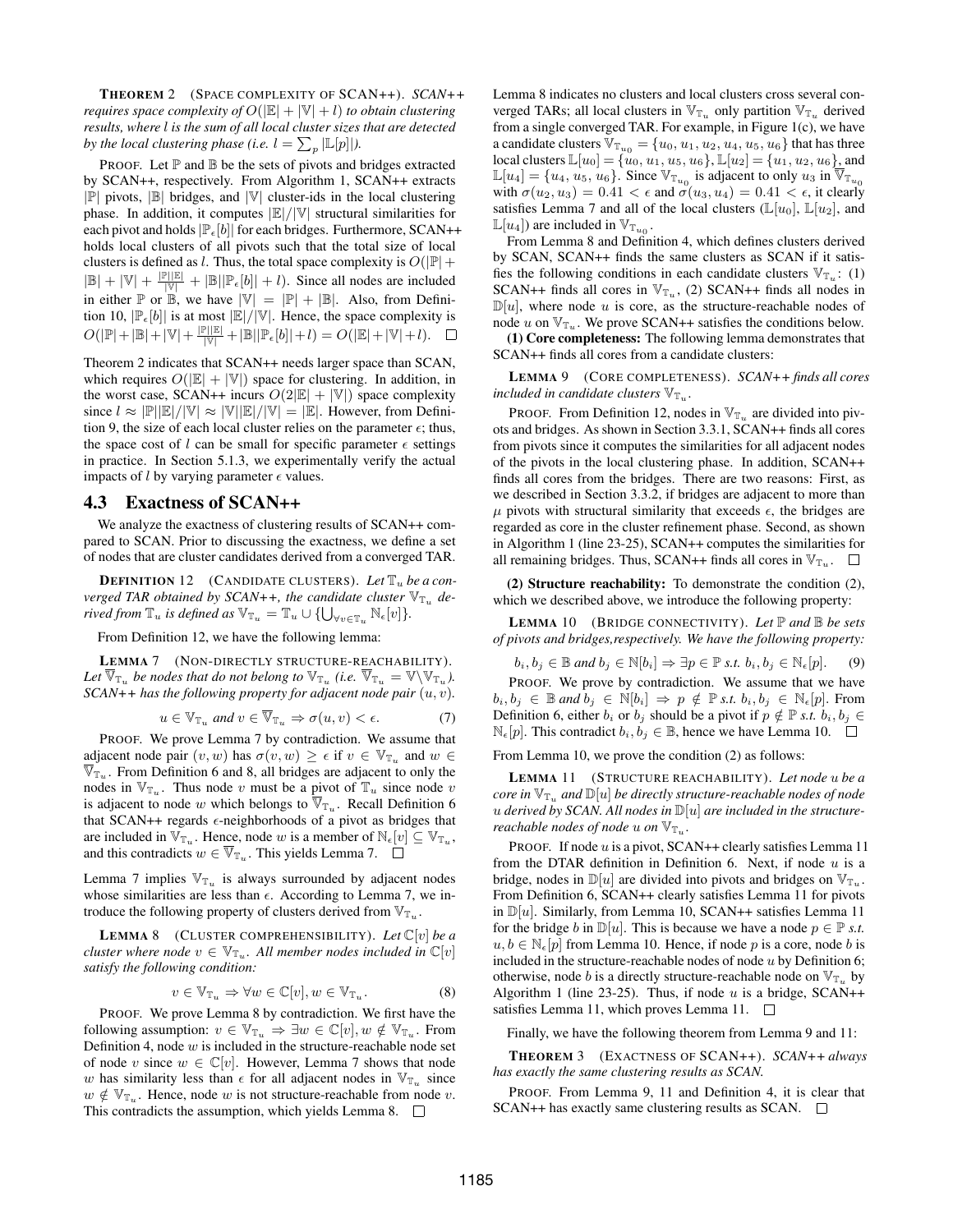| Dataset  | V             | E             | Graph type       | C      |
|----------|---------------|---------------|------------------|--------|
| condmat  | 23.133        | 186,936       | Social network   | 0.6334 |
| slashdot | 77,360        | 905,468       | Social network   | 0.0555 |
| amazon   | 334,863       | 925,872       | Web graph        | 0.3967 |
| dblp     | 317,080       | 1,049,866     | Social network   | 0.6324 |
| road     | 1.379.917     | 3.843.320     | Road network     | 0.0470 |
| google   | 875,713       | 5,105,039     | Web graph        | 0.5143 |
| cnr      | 325,557       | 5.477.938     | Web graph        | 0.5586 |
| skitter  | 1,696,415     | 11,095,298    | Computer network | 0.2581 |
| uk-2002  | 18,520,486    | 298,113,762   | Web graph        | 0.6891 |
| webbase  | 118, 142, 155 | 1.019.903.190 | Web graph        | 0.5533 |

Table 2: Real-world datasets

# 5. EXPERIMENTS

We compared the effectiveness of four algorithms including our proposed method SCAN++.

- SCAN++: our proposal.
- SCAN<sup>∗</sup> : a simple variation of SCAN that produces approximate results by utilizing the edge sampling technique proposed by the state-of-the-art method LinkSCAN<sup>∗</sup> [21]. Based on LinkSCAN<sup>\*</sup>, SCAN<sup>\*</sup> samples  $\min\{d_u, \alpha+\beta \ln d_u\}$  edges for each node, where  $d_u$  is the degree of a node and both  $\alpha$ and  $\beta$  are user-specified parameters. We set  $\alpha = 2|\mathbb{E}|/|\mathbb{V}|$ and  $\beta = 1$  as recommended by LinkSCAN<sup>\*</sup>.
- **SCAN**: the original algorithm [36].
- gSkeletonClu: a state-of-the-art algorithm extended from SCAN that provides us parameter-free structural clustering [14]. gSkeletonClu employs the tree-decomposition-based algorithm and it searches clustering results that maximize the score of modularity [26].

All experiments were conducted on a Linux 2.6.18 server with one CPU (Intel Xeon Processor L5640 2.27GHz) and 144GBytes of main memory. SCAN++, SCAN\* and SCAN were implemented in C/C++ as single-threaded programs, which use a single CPU core with the entire graph held in the main memory. Also, we used gcc-g++ 4.8.1 compiler with optimization parameter "-O2" for each algorithm. To evaluate the other algorithm, we used the program of gSkeletonClu published on their authors' sites $<sup>1</sup>$ .</sup>

The experiments used 10 public datasets published by Standard Network Analysis Project<sup>2</sup> and Laboratory of Web Algorithmics<sup>3</sup>. The statistics of each dataset are shown in Table 2. In the right most column, c shows the average clustering coefficient. Additionally, in order to evaluate the effectiveness of our algorithm, we also used synthetic datasets generated by LFR benchmark [18], which is considered as the *de facto standard* model for generating graphs. The settings will be detailed later.

# 5.1 Evaluation on Real-world Datasets

### *5.1.1 Efficiency*

We evaluated the clustering performance of each method through wall clock time for the real-world datasets. In this evaluation, we fixed the parameter  $\mu = 5$  and varied the parameter  $\epsilon$  as 0.2, 0.4, 0.6 and 0.8 for each algorithm. Figure 2 shows the running time for each real-world dataset. Since existing algorithm show almost same results under all parameter settings, we omitted the results of them from Figure 2 except for  $\epsilon = 0.6$ . In addition, we omitted the results of gSkeletonClu, SCAN<sup>∗</sup> , and SCAN for several large datasets since they cannot compute clusters in a day.

Figure 2 shows that SCAN++ is much faster than existing approaches under all conditions examined. Of particular interest, SCAN++ is 20.4 times faster than SCAN on average, and it is also a few orders of magnitude faster than gSkeletonClu. As described in Section 2, SCAN subjects all adjacent nodes in the given graph to structural similarity computations. Furthermore, SCAN incurs average computation time of  $O(|E|/|\mathbb{V}|)$  for each structural similarity computation. Hence, SCAN requires  $O(|E|^2/|\mathbb{V}|)$  time on average. Similar to SCAN, for finding clustering results that maximizes modularity, gSkeletonClu has to extract spanning trees from the graph by computing structural similarities for all adjacent nodes. Therefore, as shown in Figure 2, gSkeletonClu requires significantly larger computation times for clustering than SCAN++ or SCAN. In contrast to both SCAN and gSkeletonClu, as shown in Section 3, SCAN++ employs two efficient clustering approaches, (1) two-phase clustering and (2) similarity sharing that utilizes the clustering coefficient. As a result, as shown in Theorem 1, SCAN++ only requires time complexity  $O(\frac{2-c}{2\delta+c}|\mathbb{E}|)$ . Therefore, SCAN++ finds clustering results much more efficiently than SCAN<sup>∗</sup> , SCAN and gSkeletonClu.

Figure 2 also shows that SCAN<sup>∗</sup> could be competitive with our proposal SCAN++ for slashdot in terms of efficiency. This is due to former's use of the clustering coefficient of the given graph. As shown in Table 2, slashdot has a significantly lower clustering coefficient than the other datasets. SCAN++ could not reduce the running time enough by using two-phase clustering and similarity sharing since the small graphs had low clustering coefficients. Even though road and skitter have relatively lower clustering coefficients than the other datasets, SCAN++ was much faster than SCAN<sup>∗</sup> . There are two reasons. First, road and skitter are much larger graphs than slashdot. If graph size is large enough, SCAN++ can reduce the computation time even if the clustering coefficients are small. Second, each node in road has almost the same degree while slashdot has a skewed degree distribution. As we described, SCAN<sup>∗</sup> eliminates edges from the graph when the degree of each node is large enough. However, the nodes in road have almost the same degree; hence SCAN<sup>\*</sup> could not effectively eliminate edges from the dataset. Therefore, SCAN++ ran faster than SCAN<sup>∗</sup> for road and skitter. Although, SCAN<sup>∗</sup> is efficient for small graphs with lower clustering coefficients, it is an approximation approach based on SCAN and so can not match the clustering performance of the other methods. We will discuss this point in Section 5.1.4.

In all conditions examined, the running time of the cluster refinement phase described in Section 3.3 is negligible. Specifically, SCAN++ consumed less than 1% of its running time for merging clusters under all conditions examined. This is because, in the realworld datasets with high clustering coefficients, each bridge is adjacent to many pivots with high structural similarity scores. Hence, as shown in Lemma 2, most bridges are prunable bridges, and they do not require additional similarity computations for merging local clusters. We omit the detailed results of the running time for merging local clusters due to space limitations.

Our experiments also considered different parameter  $\mu$  settings. Figure 3 shows the running time of SCAN++ for the five small datasets for various values of  $\mu$ . As shown in Figure 3, the values of  $\mu$  have no significant impact for the running time of SCAN++. This is because the running time of the cluster refinement phase consumes at most 1% of the total running time. Although we omit the results of the other algorithms from Figure 3 and the results of the large datasets due to space limitations, all the other methods shows almost same results as Figure 2. SCAN++ can find clusters, hubs, and outliers more efficiently than the existing approaches even under different parameter settings.

<sup>1</sup> http://web.xidian.edu.cn/jbhuang/en/publications.html

<sup>)&</sup>lt;br>http://snap.stanford.edu

<sup>3&</sup>lt;br>http://law.di.unimi.it/datasets.php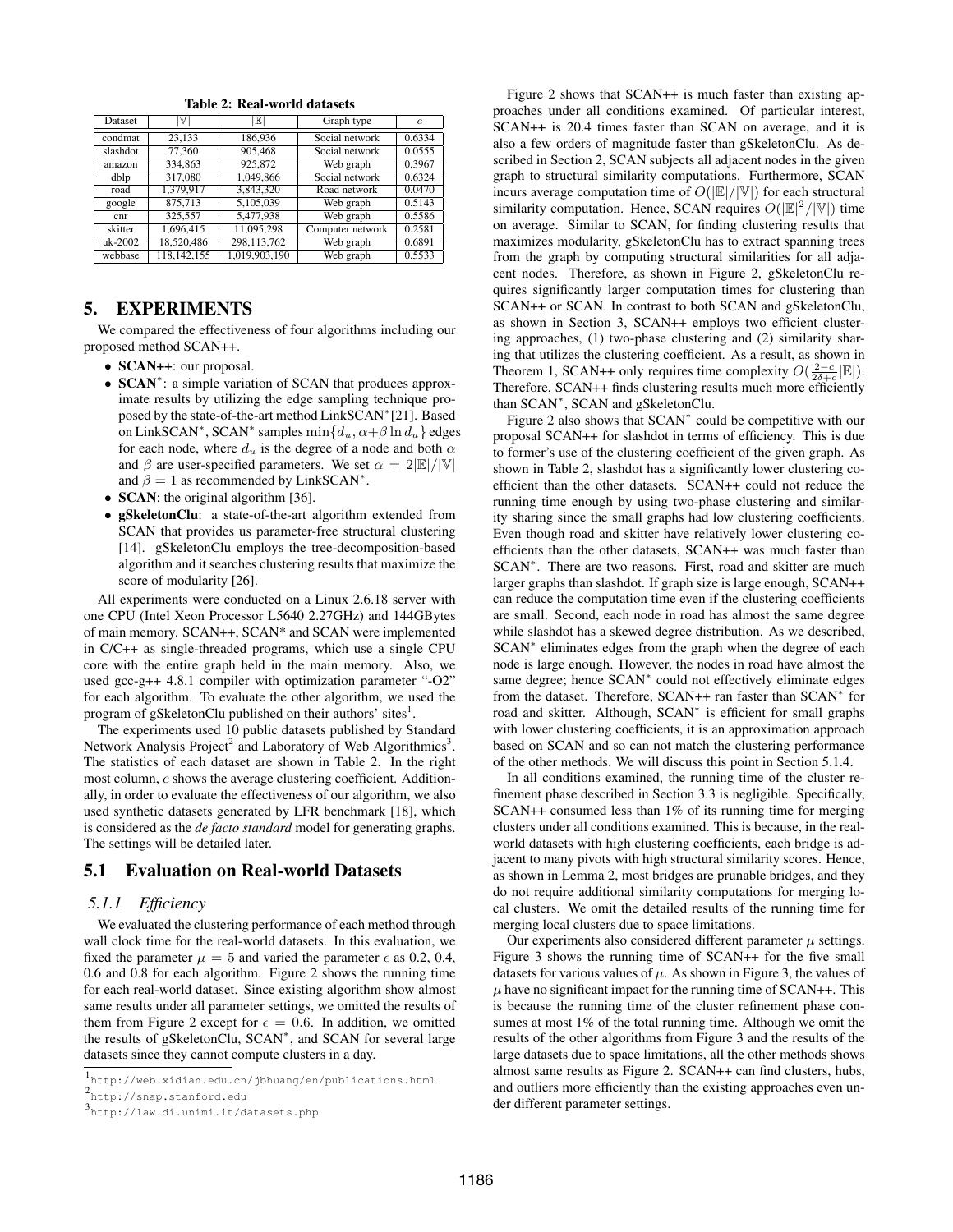

Table 3: Memory usage for real-world datasets

| Dataset  | $SCAN++$<br>$\epsilon = 0.2$ | $SCAN++$<br>$\epsilon = 0.4$ | $SCAN++$<br>$\epsilon=0.6$ | $SCAN++$<br>$\epsilon=0.8$ | <b>SCAN</b> |
|----------|------------------------------|------------------------------|----------------------------|----------------------------|-------------|
| condmat  | 8.0M                         | 7.4M                         | 7.0M                       | 6.8M                       | 6.4M        |
| slashdot | 12M                          | 11M                          | 10M                        | 10M                        | 9.3M        |
| amazon   | 44M                          | 37M                          | 31M                        | 30M                        | 29M         |
| dblp     | 40M                          | 29M                          | 27M                        | 26M                        | 25M         |
| road     | 98M                          | 97M                          | 93M                        | 93M                        | 92M         |
| google   | 119M                         | 103M                         | 98M                        | 96M                        | 96M         |
| cnr      | 59M                          | 57M                          | 57M                        | 55M                        | 52M         |
| skitter  | 319M                         | 235M                         | 212M                       | 209M                       | 207M        |
| uk-2002  | 4.1G                         | 3.7G                         | 3.6G                       | 3.6G                       |             |
| webbase  | 17G                          | 15G                          | 15G                        | 15G                        |             |

# *5.1.2 Effectiveness of the Key Techniques*

As mentioned in Section 3.3 and 3.4, we used two-phase clustering and similarity sharing to prune unnecessary computations. In order to show the effectiveness of our approach, we evaluated the running time of a variant method of SCAN++ that did not use similarity sharing. In this evaluation, we fixed parameter  $\epsilon = 0.6$ and  $\mu = 5$  for each algorithm. Figure 4 shows the runtime of each algorithm to find clusters, hubs, and outliers from the real-world datasets. In this figure, "W/O sharing" represents the results of the variant method of SCAN++ that did not use similarity sharing. Figure 4 shows that SCAN++ without similarity sharing is 8.76 times faster than the original algorithm SCAN on average. On the other hand, the comparison of "SCAN++" and "W/O sharing" in Figure 4 shows that the runtime can be cut further; SCAN++ is 2.33 times faster than W/O sharing on average. This indicates that twophase clustering contributes most of the improvement of SCAN++, as demonstrated in Section 5.1.1. As shown in Figure 4, SCAN++ more efficiently reduce the computation cost than "W/O sharing" by combining two-phase clustering and similarity sharing.

#### *5.1.3 Memory usage*

Section 4.2 theoretically shows SCAN++ incurs  $O(|E| + |V| + l)$ space complexity. This section experimentally verifies our theoretical analysis for real-world datasets. Table 3 summarizes the measured memory usages of SCAN++ and SCAN. Table 3 demonstrates that SCAN++ increases its memory usage by the sizes of  $|\mathbb{V}|$ and  $|\mathbb{E}|$ . In addition, Table 3 shows that SCAN can be competitive with SCAN++ according to parameter  $\epsilon$ . This is because, as shown in Definition 9, the size of each local cluster is determined by the value of  $\epsilon$ . If we set  $\epsilon$  to a small value, SCAN++ produces a lot of large size of local clusters. Thus, the size of l becomes large and SCAN++ increases its memory usage for the parameter settings. These results verify our theoretical analysis in Section 4.2.

### *5.1.4 Exactness*

One major contribution of SCAN++ is that it outputs exactly same clustering results as SCAN. To demonstrate the exactness of the clustering results, we evaluated accuracy of obtaining cores and clustering results against SCAN for each dataset. In this experi-



ment, we used two measures of accuracy, *F-measure* [25] and *adjusted rand index (ARI)* [25], for cores and clusters, respectively. F-measure quantifies the accuracy of the clustering results by calculating the harmonic mean of precision and recall. Hence, we defined precision and recall as follows: precision is the fraction of cores by each method that matches those of SCAN, and recall is the fraction of cores obtained by SCAN that are also extracted by each method. F-measure takes a value between 0 and 1, and F-measure is 1 if the obtained cores exactly match those by SCAN. ARI is a measure of the similarity between two clustering results. ARI has a value between 0 and 1, and it shows 1 if the two clustering results are completely same. Figure 5 and Figure 6 show F-measure and ARI scores of each algorithm compared to the clustering results of SCAN, respectively. In this evaluation, we set the parameters of each algorithm as  $\epsilon = 0.6$  and  $\mu = 5$ . We omitted the results of uk-2002 and webbase since, as shown in Section 5.1.1, SCAN did not return the results in a day.

Figure 6: ARI

Figure 5 indicates that SCAN++ obtains exactly same cores as SCAN. In addition, Figure 6 indicates that SCAN++ extracts the same clustering results as SCAN since it shows the ARI scores equal to 1 for all datasets. As shown in Theorem 3, SCAN++ guarantees of outputting the same clustering results as SCAN even though we drops unnecessary similarity computations. Hence, Fmeasure and ARI of SCAN++ were 1 as shown in Figure 5 and Figure 6, respectively. On the other hand, SCAN<sup>\*</sup> and gSkeleton-Clu output clustering results that differ from those of SCAN. This is because SCAN<sup>∗</sup> is an approximation method that samples subset of edges from the given graph and gSkeletonClu employs the clustering results that maximize modularity [26]. Figure 5 and 6, as well as Figure 2, confirms that SCAN++ is superior to existing methods since SCAN++ is more efficient than existing methods without sacrificing the accuracy compared to SCAN.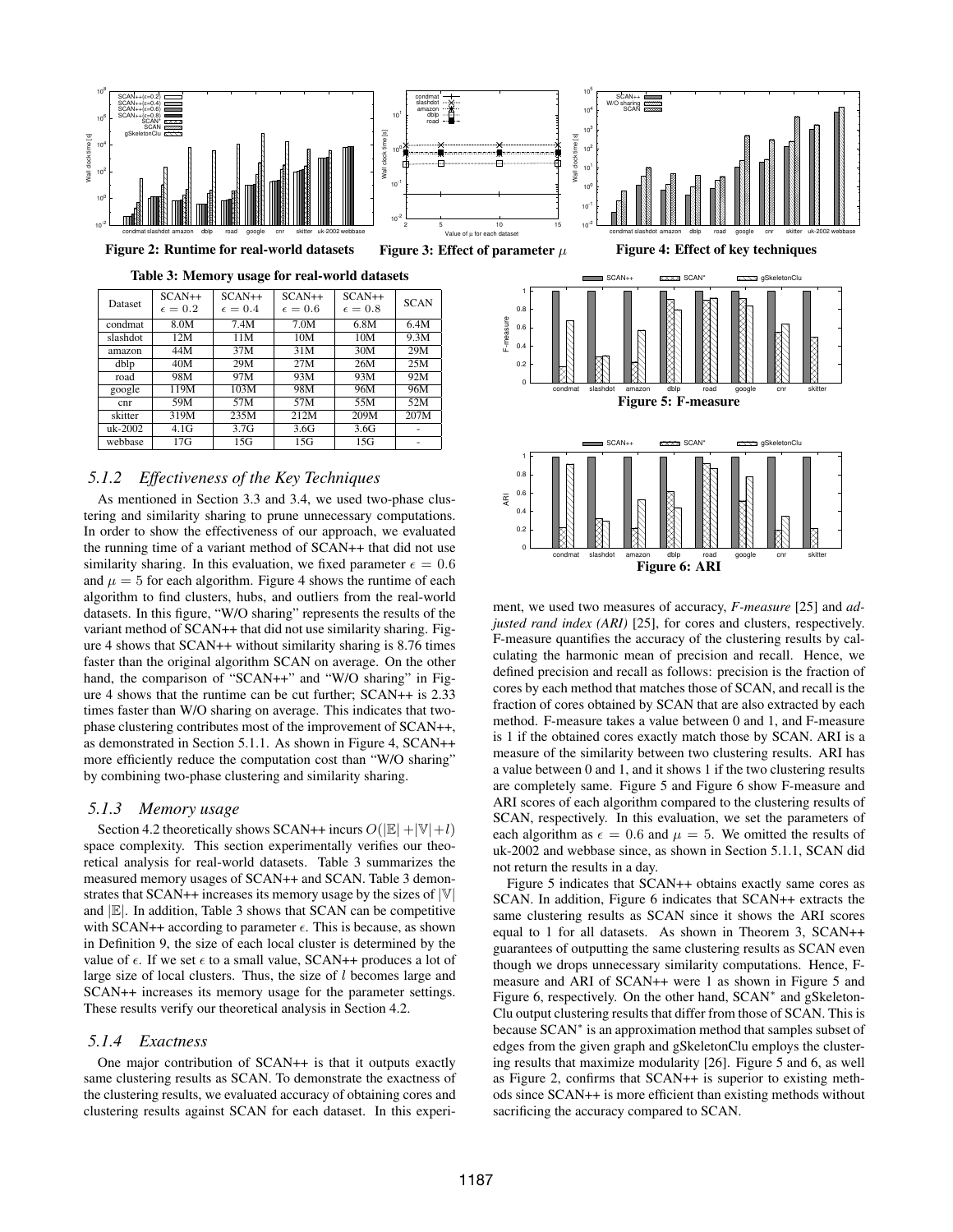

# 5.2 Evaluation on Synthetic Datasets

# *5.2.1 Effectiveness of Clustering Coefficient*

We evaluated the effectiveness of SCAN++ in terms of high clustering coefficients by using synthetic graphs. We generate LFR benchmark graphs with 100 thousand nodes; the average clustering coefficient was varied from 0.1 to 0.6 following the real-world datasets in Table 2. The other parameters, average degree and maximum degree, were fixed at 20 and 50, respectively. Figure 7 shows runtimes of SCAN++, W/O sharing in Section 5.1.2 and SCAN for different c scores. As shown in Figure 7, SCAN shows almost constant computation time under all conditions examined. Unlike SCAN, SCAN++ and W/O sharing increased their clustering speed as c increased. In the most efficient case (*i.e.*  $c = 0.6$ ) our proposals were up to three times faster than the result of the worst case (*i.e.*  $c = 0.1$ ). These results imply that our two-hop-away node based algorithm effectively prunes the candidates that are assessed. Thus, our algorithm outperforms SCAN when the given graph has high c scores as is likely with real-world graphs.

As shown in Figure 7, the runtime of SCAN++ depends on the clustering coefficient, hence we additionally evaluated two special graphs, "clique" and "tree", whose clustering coefficients are close to  $c = 1$  and  $c = 0$ , respectively. We evaluated "clique" based on the *connected caveman graph* [33]. The connected caveman graph is a graph consisting of a ring of several  $k$ -cliques. We generated three connected caveman graphs with 100 thousand nodes; the clique size  $k$  of the three graphs were fixed as 5, 50, and 500 that are referred as Clique5, Clique50, and Clique500, respectively. Also, we generated "trees" based on the balanced tree with 100 thousand nodes; each node had at most  $k$  children. We generated three trees by varying  $k$  as 5, 50, and 500 that are referred as Tree5, Tree50, and Tree500, respectively. Figure 8 and 9 show runtimes for the cliques and the trees, respectively. Figure 8 shows that SCAN++ runs significantly faster than SCAN for the cliques since the graphs have high clustering coefficient of close to 1. In this case,  $c \approx 1$  and  $\delta \approx 0$  since the average degree closes to |V|. Thus, from Theorem 1, the time complexity of SCAN++ becomes  $O(\frac{2-c}{2\delta+1}|\mathbb{E}|) = O(|\mathbb{E}|)$ . Therefore, SCAN++ can run significantly faster than SCAN for the cliques. On the other hand, Figure 9 shows that SCAN++ is competitive with SCAN for the trees since they have low clustering coefficient of close to 0. As shown in Theorem 1, if the clustering coefficient is 0, the time complexity of SCAN++ is  $O(|\mathbb{E}|^2/|\mathbb{V}|)$ , which is the same as SCAN. Thus, SCAN++ requires almost the same runtime as SCAN for the trees.

#### *5.2.2 Scalability*

We evaluated the scalability of SCAN++ and SCAN. We generated LFR benchmark graphs with various numbers of nodes from 1 thousand to 100 million. The other parameters, average degree, maximum degree and clustering coefficient, were fixed at 20, 50 and 0.4, respectively. We omitted the results of SCAN for the graphs with 10 million and 100 million nodes since it did not return



the clustering results in a day. The running times of the algorithms in Figure 10, show that SCAN++ has near-linear runtime in terms of number of edges. In contrast, SCAN significantly increases its running time as the size of edges increases. This result verifies our theoretical analysis in Section 4.1, hence, our proposals are scalable for large-scale graphs.

# 6. RELATED WORK

The problem of finding clusters in a graph has been studied for some decades in many fields, particularity in computer science and physics [12]. Graph partitioning algorithms [27, 30] are natural choices for this problem. Since cluster structures are highly complex, several clustering algorithms have been recently introduced. Here we review some of the more successful methods.

Modularity-based algorithms: Modularity, proposed by Newman and Girvan [26], is widely used to evaluate the cluster structure of a graph from global perspective. Modularity is a quality metric of graph clustering; it measures the difference of the graph structure from that of a random graph. The main idea of modularity is to find groups of nodes that have a lot of inner-group edges and few inter-group edges; optimal clustering is achieved when modularity is maximized. Although modularity-based algorithms are effective in many applications, finding the maximum modularity is an NP-complete problem. This has led to the introduction of approximation approaches. Instead of performing exhaustive computations, various greedy algorithms based on hierarchical agglomeration clustering have been proposed such as CNM [3] and BGLL [2]. Recently, Shiokawa *et al.* proposed an incremental aggregation based clustering algorithm for finding clusters in largescale graphs [28]. However, despite the efficiency of the approach, these methods cannot identify hubs and outliers in graphs. Furthermore, recent research pointed out that modularity is not a scaleinvariant measure [10]. Hence, it is difficult for modularity-based methods to find small clusters hidden in large-scale graphs; these methods fail to fully reproduce the ground-truth [36]. This serious problem is famously known as the *resolution limit* of modularity [10]. Unlike traditional modularity-based algorithms, we use structural similarity [36], which overcomes the resolution limit, as the clustering measure. Hence, our proposal can obtain better clustering results than modularity-based methods.

Structural clustering algorithms: Due to the resolution limit of modularity-based methods, structural clustering algorithms [13, 14, 21, 36] have been widely used in many applications in the last few years. SCAN [36], proposed by Xu *et al.*, is the most popular method based on structural similarity. It is an extension of the traditional density based clustering method DBSCAN [8]. Unlike traditional density-based algorithms [15] and clique detection methods [29, 31], this algorithm can successfully find clusters as well as hubs and outliers in a graph by specifying two parameters  $\epsilon$  and  $\mu$ . Moreover, Xu *et al.* reported that SCAN outperforms modularitybased methods in producing clustering results that resemble the ground-truth [36]. However, as described in Section 2, this algo-